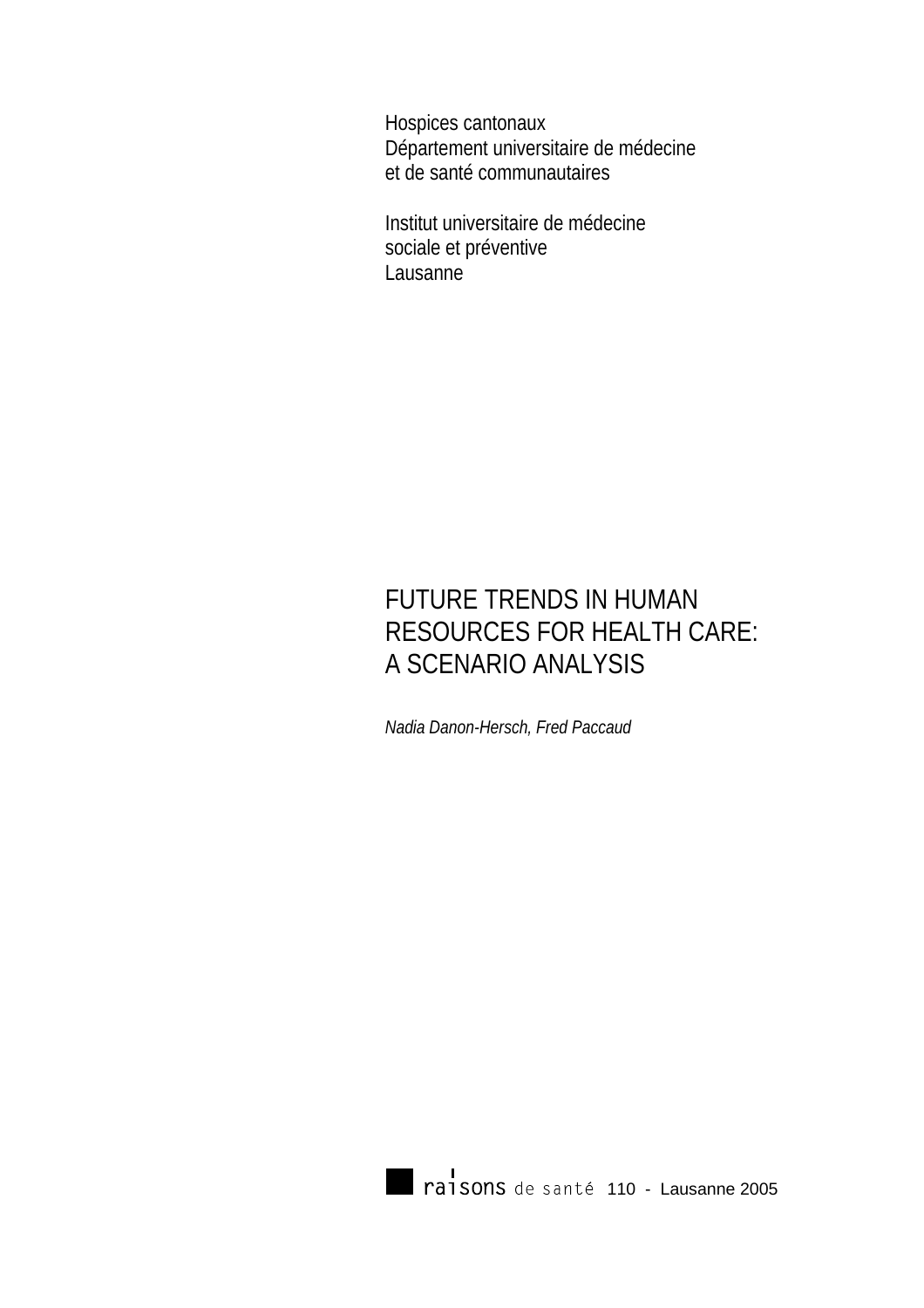**Proposed citation** Danon-Hersch N, Paccaud F. Future trends in human resources for health care: a scenario analysis. Lausanne: University Institute of Social and Preventive Medicine, 2005 (Raisons de santé, 110).

**Acknowledgements** We would like to thank the Swiss Federal Statistical Office for having provided Swiss data on the number of live births, as well as the number of medical graduates.

Filename pdf 110 Scenarios.doc

<sup>©</sup> Hospices cantonaux -DUMSC ISSN 1660-7104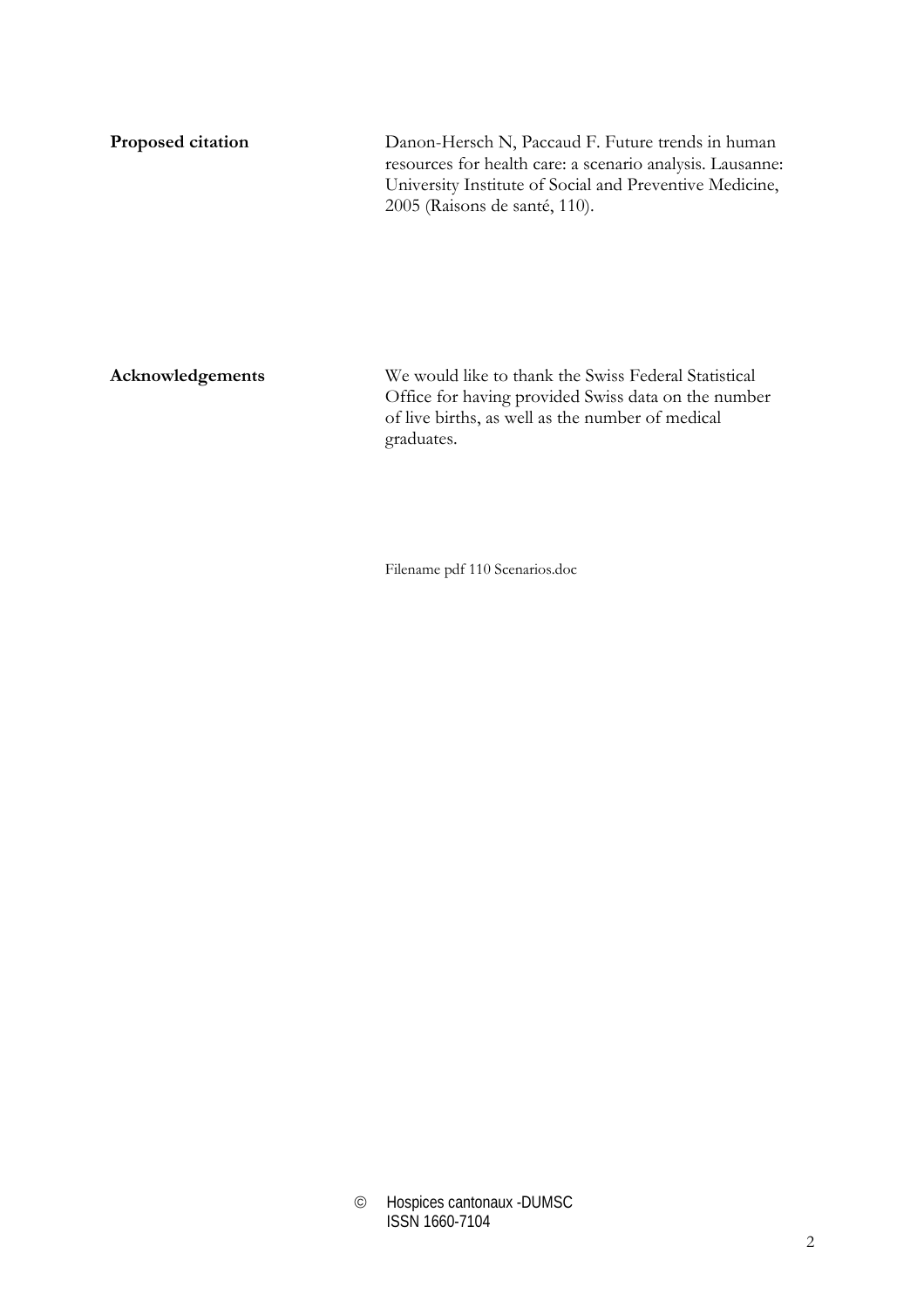# TABLE OF CONTENTS

| $\mathbf{1}$   |                                                                                                                                                                                                                                                                                                                                                                                                                                                 | $\overline{4}$                                |
|----------------|-------------------------------------------------------------------------------------------------------------------------------------------------------------------------------------------------------------------------------------------------------------------------------------------------------------------------------------------------------------------------------------------------------------------------------------------------|-----------------------------------------------|
| $\overline{2}$ | 2.1<br>2.2<br>2.3<br>2.4<br>2.5                                                                                                                                                                                                                                                                                                                                                                                                                 | 5<br>5<br>$\overline{7}$<br>$\, 8$<br>9<br>10 |
| 3              | 3.1<br>3.2<br>3.3                                                                                                                                                                                                                                                                                                                                                                                                                               | 12<br>12<br>14<br>16                          |
| 4              | Regulating the demography of health care professionals<br>4.1<br>4.2<br>4.3                                                                                                                                                                                                                                                                                                                                                                     | 18<br>18<br>19<br>20                          |
| 5              | 5.1<br>5.2<br>5.3                                                                                                                                                                                                                                                                                                                                                                                                                               | 21<br>21<br>21<br>22                          |
| 6              | 6.1<br>Second axis: Optimism versus Scepticism towards Technology<br>6.2<br>Scenarios responses to the shortage of health care professionals<br>6.3<br>6.3.1 Scenario "Technological euphoria in a public health care system"<br>6.3.2 Scenario "Technological scepticism in a health care system<br>6.3.3 Scenario "Technological scepticism in a public health care system"<br>6.3.4 Scenario "Technological euphoria in a health care system | 23<br>23<br>24<br>24<br>24<br>25<br>26<br>27  |
| 7              |                                                                                                                                                                                                                                                                                                                                                                                                                                                 | 28                                            |
|                |                                                                                                                                                                                                                                                                                                                                                                                                                                                 | 31                                            |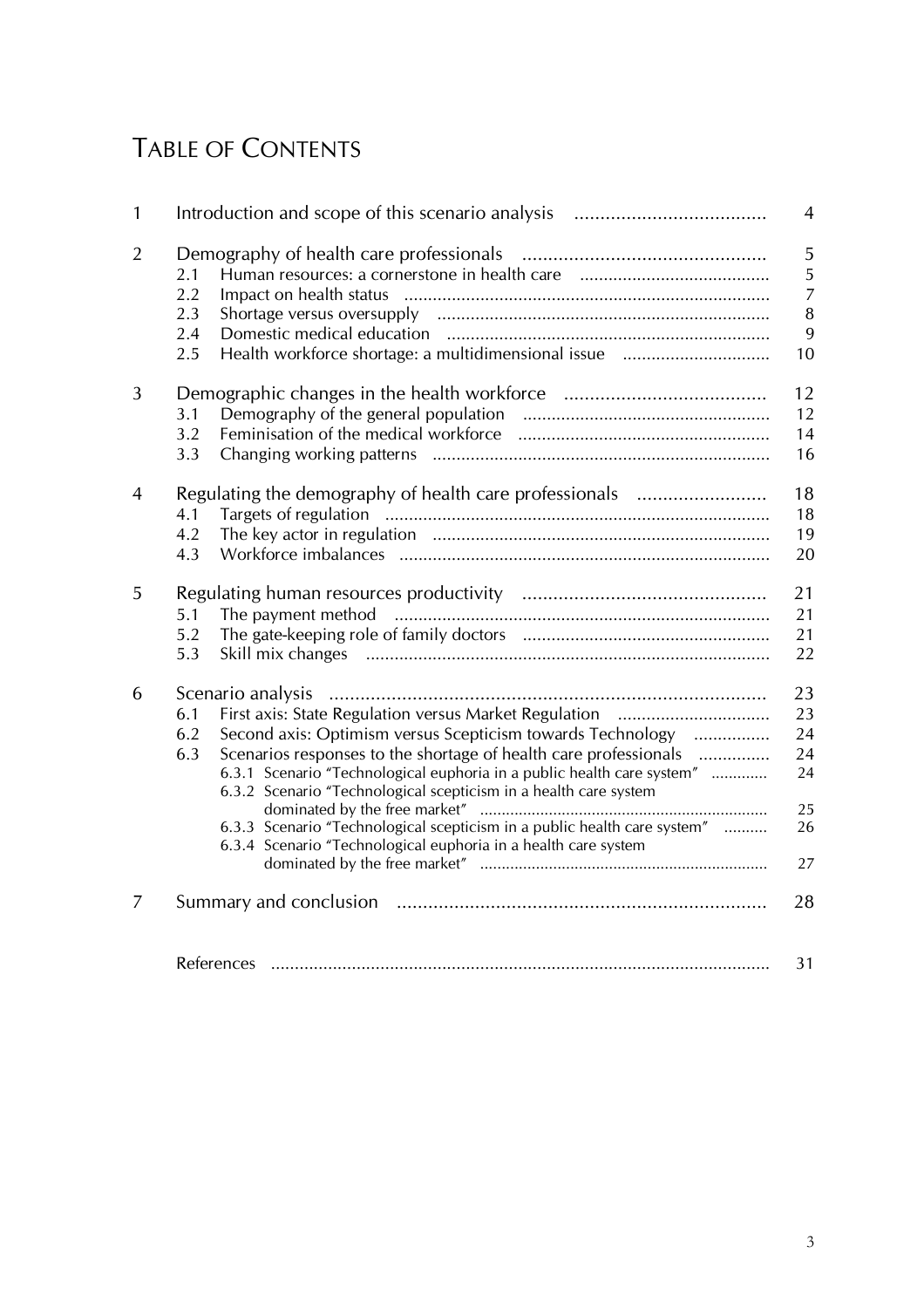# 1 INTRODUCTION AND SCOPE OF THIS SCENARIO ANALYSIS

The present contribution aims at describing the future of the health workforce in Switzerland. As growing evidence points towards a probable shortage of health care professionals in the next decades, four scenarios elaborated in a previous work on the evolution of health care<sup>1</sup> are presented with the objective of addressing this specific issue. These scenarios should provide a glimpse of how health systems could possibly react in a context of shortage of health care professionals.

The demography of human resources for health care will be briefly presented in section 2, page 5. Substantial demographic changes expected in the developed countries will be evoked in section 3, page 12.

Regulation of the delivery of health services can be achieved mainly by two interventions. The first targets the number of professionals trained, thus setting the amount and the nature of health services provided. In the present contribution, it will be called the regulation by demography. The second intervention acts directly on the volume and the nature of health care and services delivered by using financial incentives. It will be called the regulation by productivity. The section 4, page 18 addresses the first method, the section 5, page 21 deals with the regulation by productivity.

The first sections of the present contribution focus on important trends in the demography of health care professionals. However, the size and the shape of the health workforce are strongly determined by the nature and organisation of the health system overall. In a close future, health systems in developed countries will have to face major choices; among these, two main axes of change will be briefly reviewed. The first axis is driven by social and economic forces, with two opposite directions of development: strong state regulation at one hand, wide liberalisation of health market at the other hand.<sup>2</sup> The second axis is driven by technological and cultural values, ranging between technological development and scepticism. Drawn on the combination of each orientation, a scenario analysis, presented in section 6, page 23, will describe four extreme, nevertheless possible situations.

This scenario analysis should provide insights of how possible trends could shape the future of human resources for health care. It aims at stimulating open debate and reflection. According to the priorities advocated for each health care system, policymakers could take into account red flags highlighted in this analysis.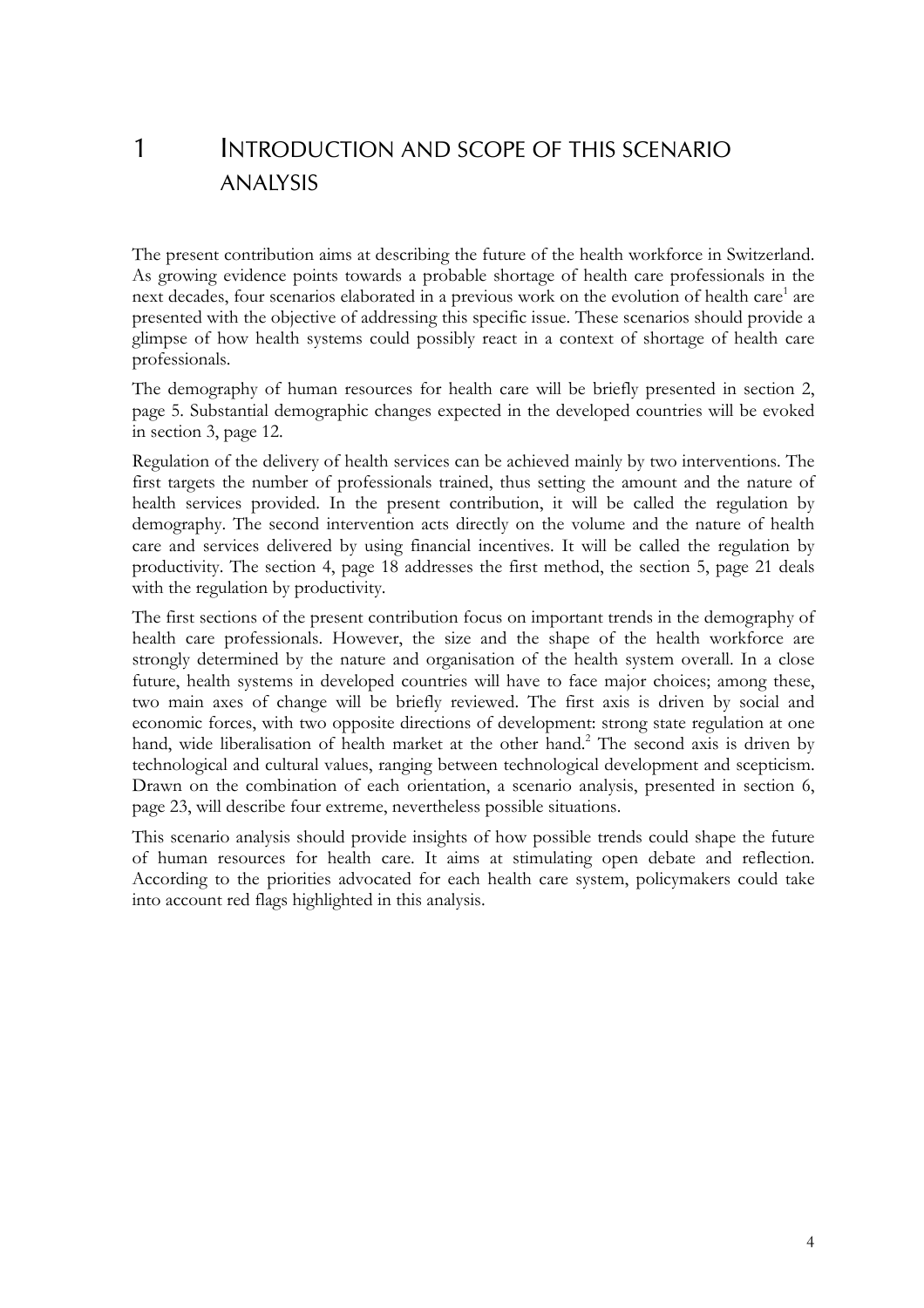## 2 DEMOGRAPHY OF HEALTH CARE PROFESSIONALS

#### 2.1 Human resources: a cornerstone in health care

In an era of rising health expenditures in developed countries, the management of human resources is a key issue. Human resources occupy a central position in any health care system<sup>3</sup> and health budgets are mostly allocated to wages. In the WHO European Region, the share of total public health expenditure allocated to salaries in 2000 ranges from 17 % in the Czech Republic to 71 % in Cyprus (68 % in Denmark, 59 % in the Netherlands)<sup>a</sup>.

The health market hires an important proportion of the workforce: in 2001, total health employment as a percentage of overall employment ranged between 1.8 % in Mexico to 10.3 % in Switzerland and Germany.<sup>b</sup> Therefore, the demography of human resources for health care is strongly influenced by the general demography.<sup>4</sup> In 2000, 10.7 % of the Swiss GDP was devoted to health expenditures.<sup>5</sup>

Many methods aim at estimating the supply and demand of health personnel and services.<sup>6</sup> One simple and widespread method is based on a population to workforce ratio. This normative approach is not recommended for planning.<sup>7</sup> It does not take into account the productivity of physicians, neither the evolution of technology, nor the epidemiological changes.

Physician and nurse density varies widely across OECD countries (See Figure 1 and Figure 2).<sup>8</sup>

 $\overline{a}$ 

Source : http://hfadb.who.dk/hfa/. As the data are missing for many countries, there is no reliable average available for EU countries.

<sup>&</sup>lt;sup>b</sup> Total health employment in Full Time Equivalents as a percentage of overall employment: 8.0 % in Germany, 8.1 % in Switzerland, 1.3 % in Turkey. Source: OECD Health Data (Eco-Santé)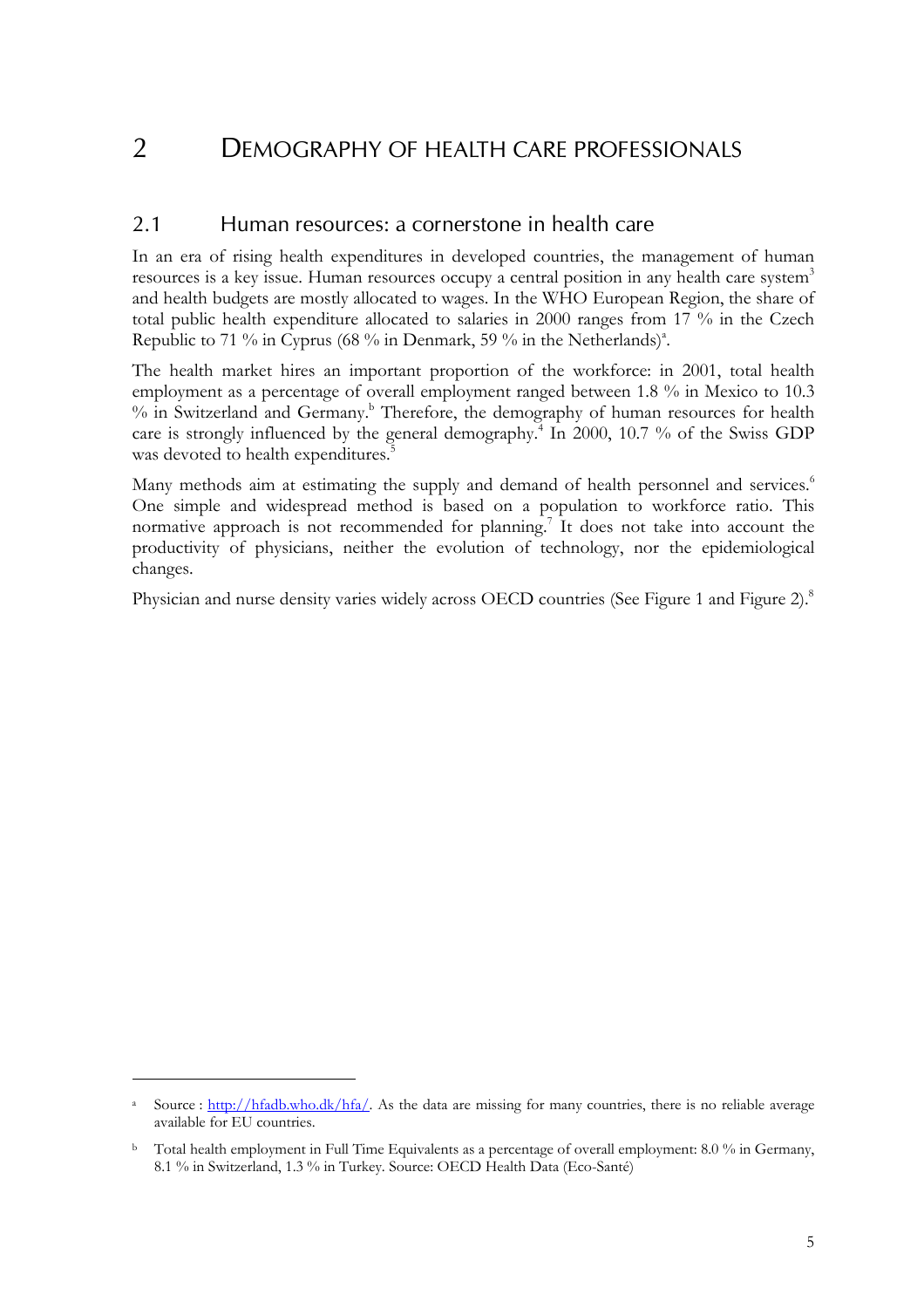



Practising physicians per 1 million population

Notes Data on British and Mexican physicians do not include physicians practising in the private sector.

Data on Greek physicians include some unemployed physicians.

Date on Irish physician refer to physicians entitled to practise rather than actively practising physicians.

Data on Korean physicians include physicians practising oriental medicine.

Data on Portuguese physicians include some retired physicians.

Data on Slovak physicians include dentists.

Source: Simoens S, Hurst J. Matching supply with demand for the services of physicians and nurses. In: Toward highperforming health systems: policy studies. Paris: Organisation for Economic Co-operation and Development; 2004. p. 167- 206.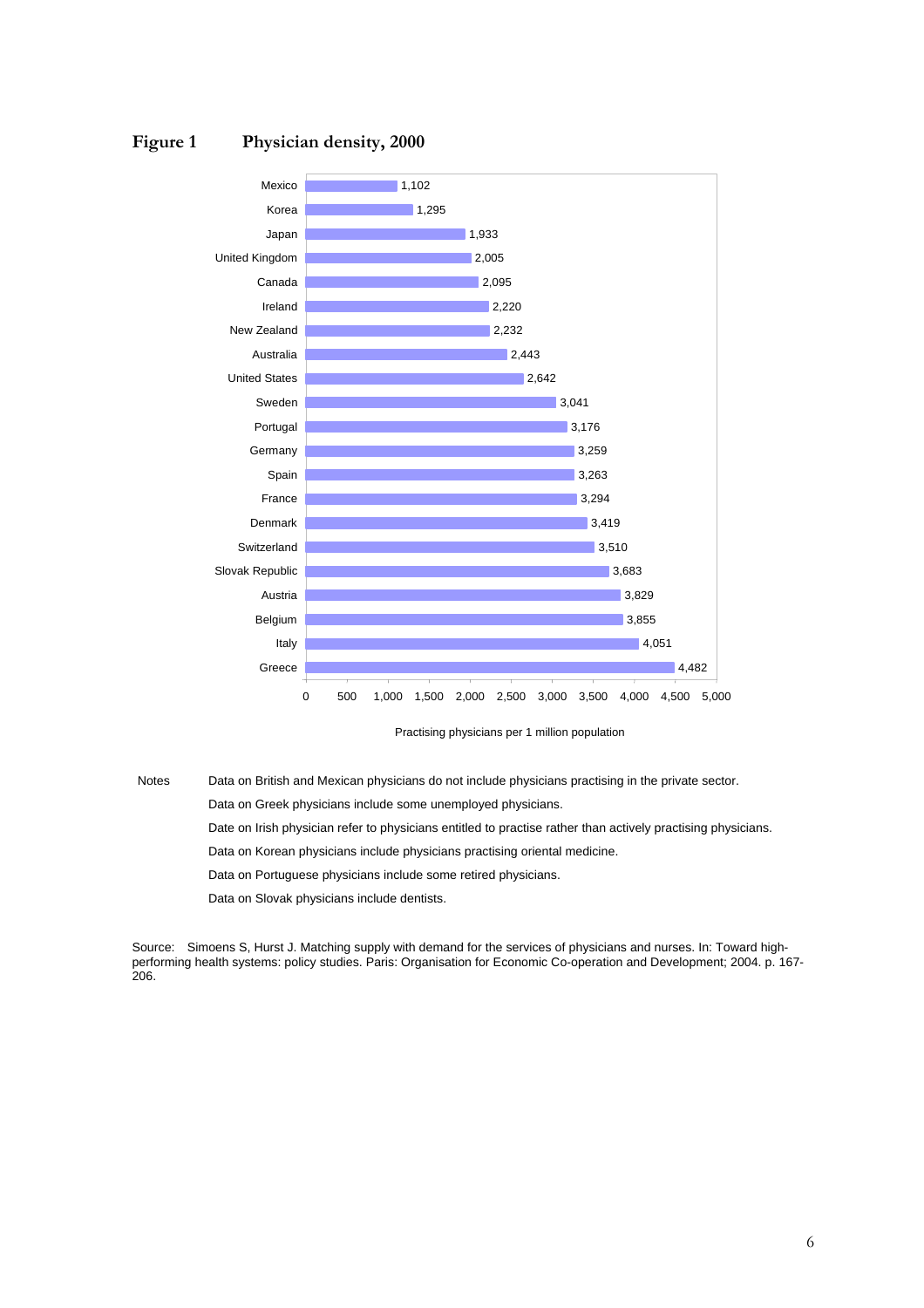#### **Figure 2 Nurse density, 2000**



Notes Data on Austrian nurses refer to nurses employed in hospitals; they do not include nurses working in other health facilities.

Data on German nurses relate to full-time equivalent nurses (not head-counts).

Data on Spanish nurses refer to registered nurses who are employed in the National Health Service.

Source: Simoens S, Hurst J. Matching supply with demand for the services of physicians and nurses. In: Toward highperforming health systems: policy studies. Paris: Organisation for Economic Co-operation and Development; 2004. p. 167- 206.

#### 2.2 Impact on health status

World-wide, various analyses<sup>9</sup> have shown a strong link between the demography of health workers and health outcomes such as mortality rates. Anand and Baernighausen,<sup>10</sup> using crosscountry multiple regression analyses on WHO 2004 data-set, concluded that density ofhuman resources for health matter significantly in explaining maternal mortality, infant mortality, and under 5 mortality rates. The analysis suggested that physicians matter most, and that the maternal mortality rate is most responsive to larger numbers of health workers.

A study carried out in Switzerland,<sup>11</sup> with regional comparisons among cantons, concluded that despite important variations in the physician to population ratio, cantons had the same health performance as measured by the rate of avoidable mortality. In contrast, numbers of consultations per capita, as well as health expenditures, were increased in the cantons having a high physician density. These findings were related to a supplier-induced demand.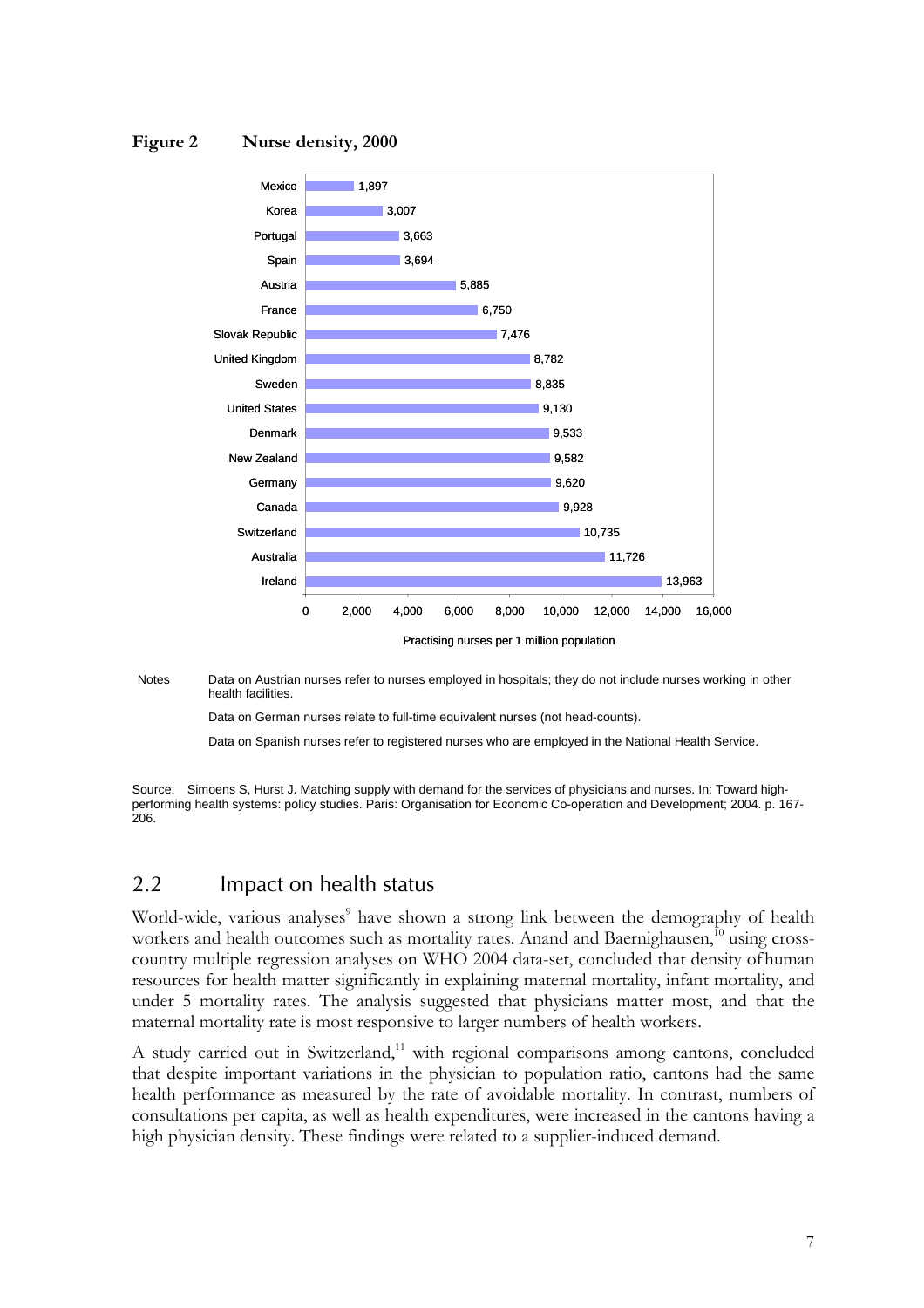These studies, addressing two opposite and extreme situations of health care supply, suggest that beyond a cut-off level, the increase in physician density has no significant impact on avoidable mortality.

## 2.3 Shortage versus oversupply

Indicators have been developed by the  $WHO^{12}$  in order to assess whether a shortage or an oversupply of human resources for health care is to report. They rely mainly on vacancy rates, growth rates of the workforce, unemployment rates, turnover rates, wages, overtime, medical density.

According to the OECD,<sup>8</sup> evidence of shortages of physicians and nurses is common. Only a few OECD countries or areas within countries experience surpluses. In England, physician shortages can be observed in three-month vacancy rates of 4.7 % of all specialist physician posts and 3.3 % of all general practitioner posts in the year to March 2003. In 2000, there were claims of a physician over-supply in Belgium. Some countries (Australia, Canada) may have physician shortages in specific geographical regions such as rural and deprived areas, but have surpluses in affluent metropolitan areas. Shortages may affect certain categories of physicians with specific skills or specialisation.

A Canadian Study<sup>13</sup> taking into account increased needs of the ageing population and the increasing number of women in the medical workforce has reported a decrease of 5.1 % from 1993 to 2000 in the physician-to-inhabitants real ratio. The resulting 2000 ratio equals the 1987 ratio.

The OECD study<sup>8</sup> reports nurses shortages in most OECD countries. The shortage of nurses in Norway was estimated at about 5.4 % of practising nurses in 2001. Unemployment of nurses appears to be marginal or non-existent in most OECD countries, except for Spain that reported an unemployment rate of 7.7 % in 1999.

Nurses shortage is mainly determined by their early drop out from the market, which can be explained by a heavy workload, combined with a lack of social and financial recognition. As many budget restriction policies target the reduction of the size of the personnel, already poor working conditions are further deteriorated, leading to an increased human resources turnover.

These difficult working conditions can be exacerbated by the lack of child-care facilities to support them, while working times are very irregular. Studies about the participation of married nurses to the workforce suggest a negative relationship with the husband's and the foyer's revenue, as well as with the presence of pre-school age children.

More generally, it has been emphasised that the nurses' participation to the health workforce is inversely correlated to the general economic situation: during economically growing periods, more rewarding jobs are selected to the expense of the nursing profession; the shortage of nurses worsens. Increased women participation to the general workforce weakens the nursing workforce, which is an ancient and traditionally feminine profession.<sup>14</sup> During periods of economic crisis, the nurse workforce tends to grow, because it provides safe employment opportunities.

Meanwhile, recruitment of applicants to nursing schools is insufficient: many training places remain unoccupied. The next sub-section will provide an overview of the annual medical graduation rate in Switzerland.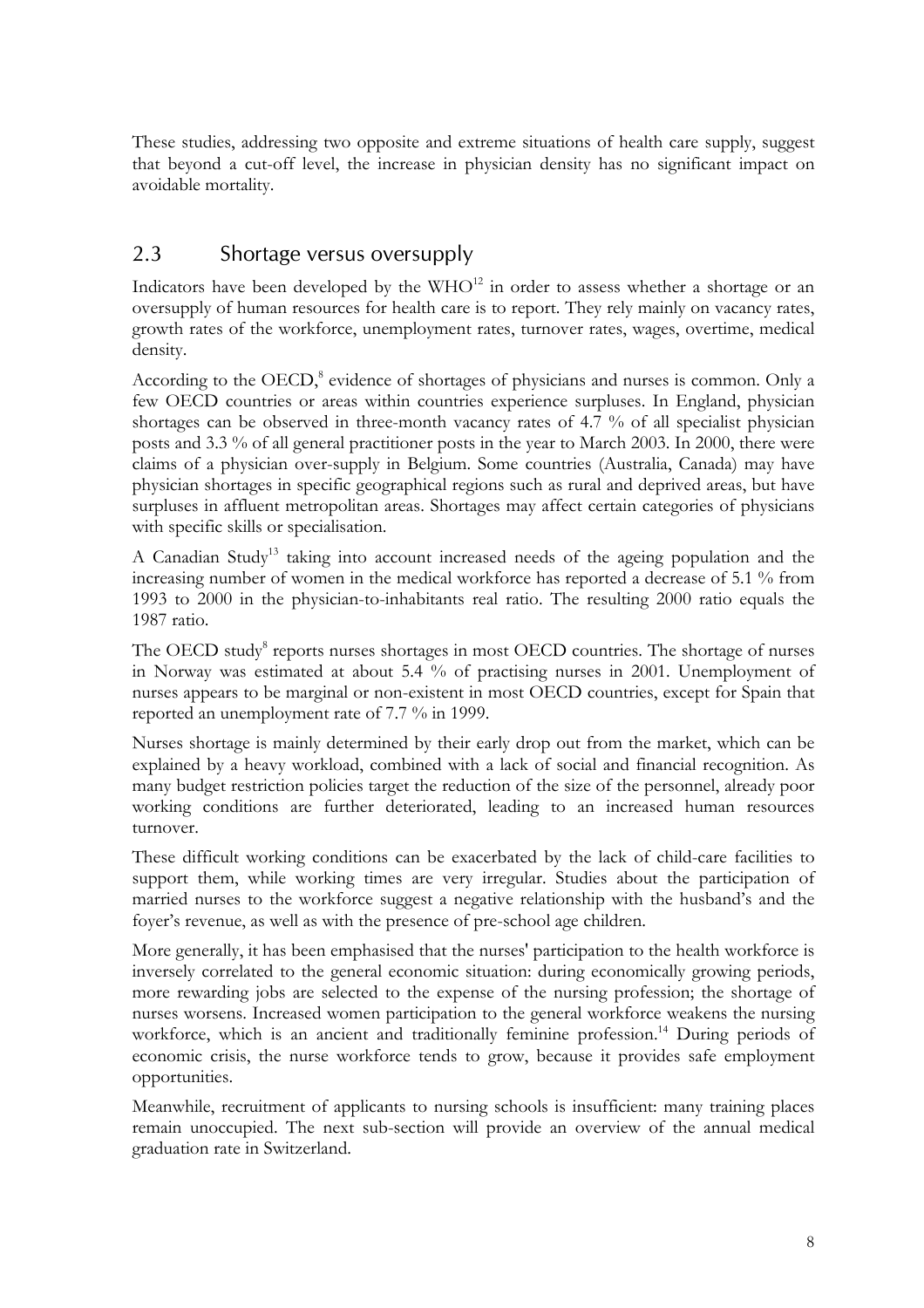### 2.4 Domestic medical education

.

Figure 3 displays annual numbers of medical graduates in Switzerland.



 **Figure 3 Annual numbers of Swiss medical graduates**  (Source: Swiss Federal Statistical Office)

The number of medical students is subject to many fluctuations, resulting from the wars over Swiss borders and the economic crisis. From 1950 to 1960, the overall population is rapidly growing, while access to medical studies is limited.15 Fears of a severe medical shortage are expressed in the sixties. Therefore, this period is followed by an important uptake of students, resulting in a tripling of the overall number of students from 1960 to 1970. With a delay due to the length of the study, the rapidly increasing cohort of medical graduates can be observed on the figure in the seventies. During the eighties, it is an oversupply that is feared: the decreasing number of graduates could highlight a containment policy. Since the nineties, the number of applicants for medical studies is slightly decreasing.

Ever evolving perceptions of medical shortage versus oversupply reflect the difficulty of defining the cut-off point.

As stated earlier, the demography of human resources for health care is strongly influenced by the general demography.

Figure 4 displays the production rate of medical graduates by birth year. It should be emphasised that the number of graduates produced each year can be influenced by various factors, among which the number of seats available, university budgets, …It does not reflect per se the Swiss youth's motivation to complete this graduation. Moreover, the first two years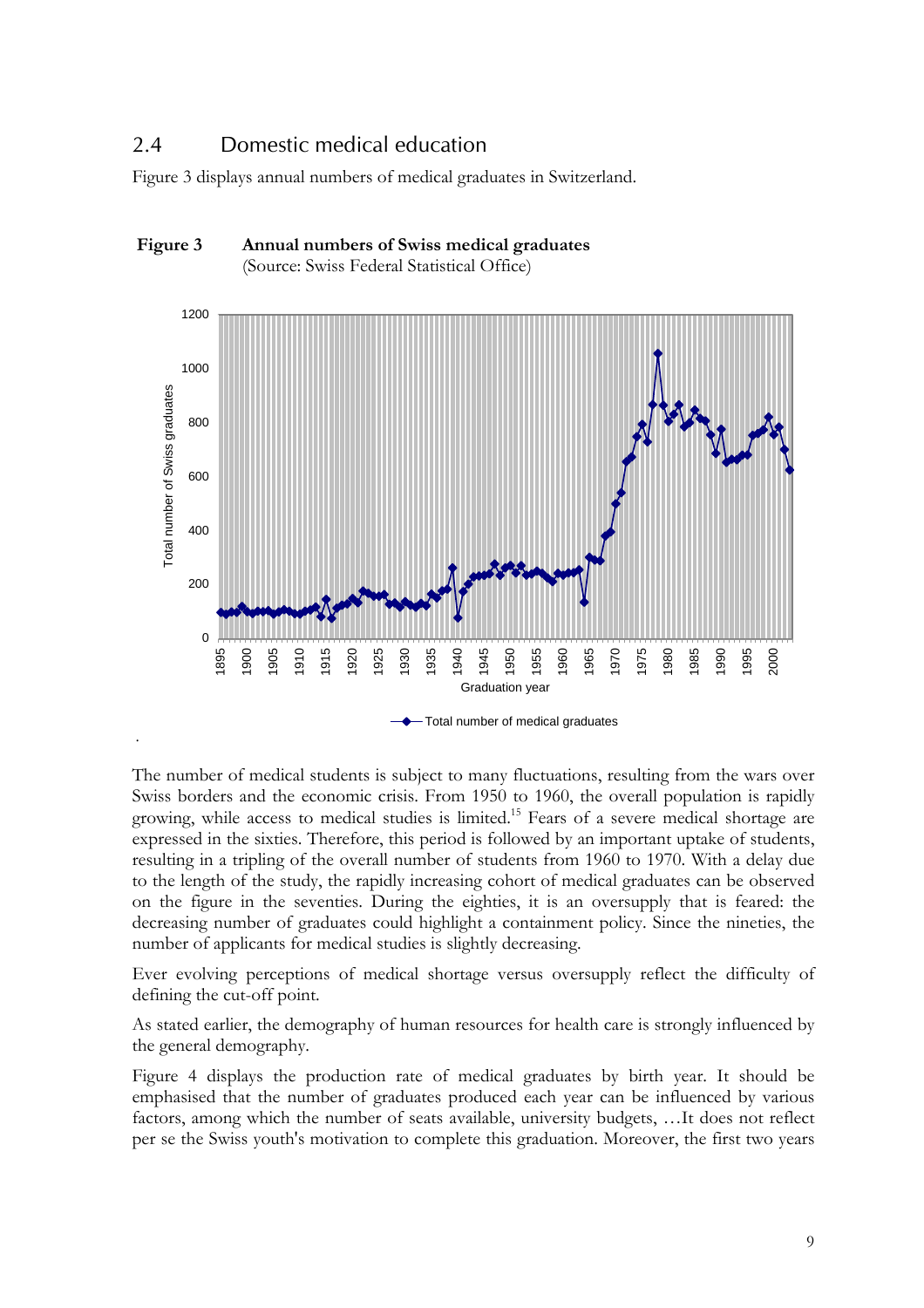of the medical studies are subject to a strong selection (45 % failure at the first year examination in 1990).







The number of live births includes non-Swiss new-borns, born in Switzerland.

Although approximate, the production rate of medical graduates in Switzerland reflects, among other factors, ever changing perceptions of physician oversupply versus shortage and their consequent corrective measures.

As a synthesis, the density of health care professionals varies widely across countries. Evidence of shortages of physicians and nurses is common. It is unlikely that recruitment of students to nursing and medical schools could compensate for these shortages in a short term.

#### 2.5 Health workforce shortage: a multidimensional issue

Another dimension should be taken into account in any evaluation of the workforce supply: a shortage of human resources can be absolute or relative. An absolute shortage would refer to an insufficient total number of workers to meet the needs, or to reach a reference level. A relative shortage would mean that absolute numbers of workers are high and acceptable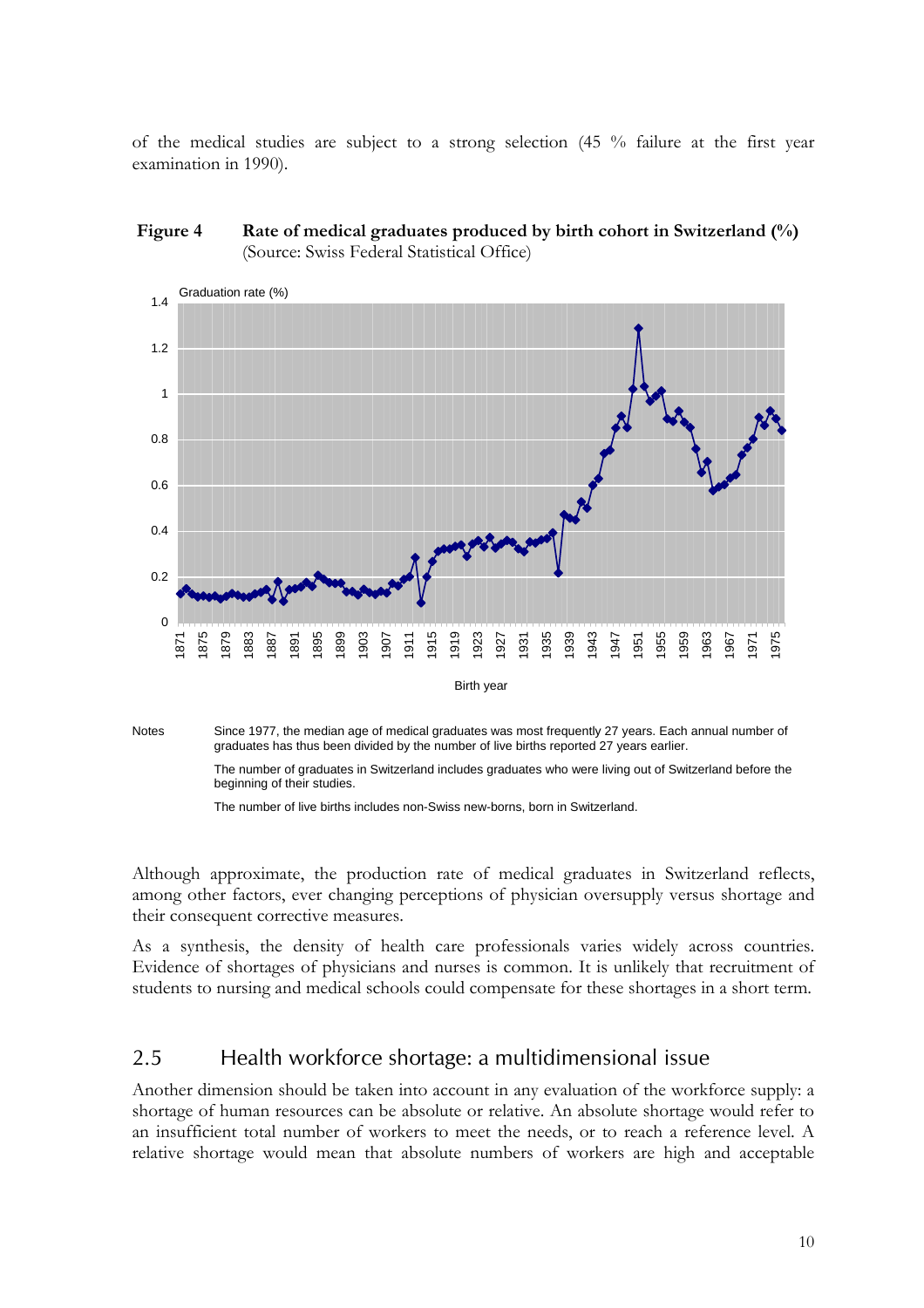according to international standards, but that the services they deliver are not adequate: in other words, under specific conditions, the medical needs of the population can be neglected even with an adequate supply of health professionals. Services delivered (but not covered by basic insurance schemes) could include, for instance, aesthetic medicine. Such services would be useful to a small and wealthy part of the population, but would not help reach basic health needs of the general population. In the field of health goods, the development of lifestyle drugs is a similar example.<sup>16</sup> The development of new health products illustrates the increasing trends for health care professionals to shift from the many constraints of public health care systems to the more appealing private sector. Faced with the competition of the private sector offering unlimited opportunities for disappointed health care workers, public health care systems will have to gain attractiveness.

Besides the type and the quality of the services delivered, the quantity of services delivered by a supposedly adequate number of health care professionals could be insufficient to meet the needs of the population. The quantity of curative care provided, whether in working hours or in patient visits should not be overlooked.

Briefly, any estimation of the supply of health care professionals in head-counts should be interpreted carefully. International or regional comparisons of the health workforce supply, expressed in density or in absolute numbers, can be misleading if the quality and the volume of the services provided are not taken into account. The following section addresses important demographic changes that might have an impact on the quality and the volume of services provided.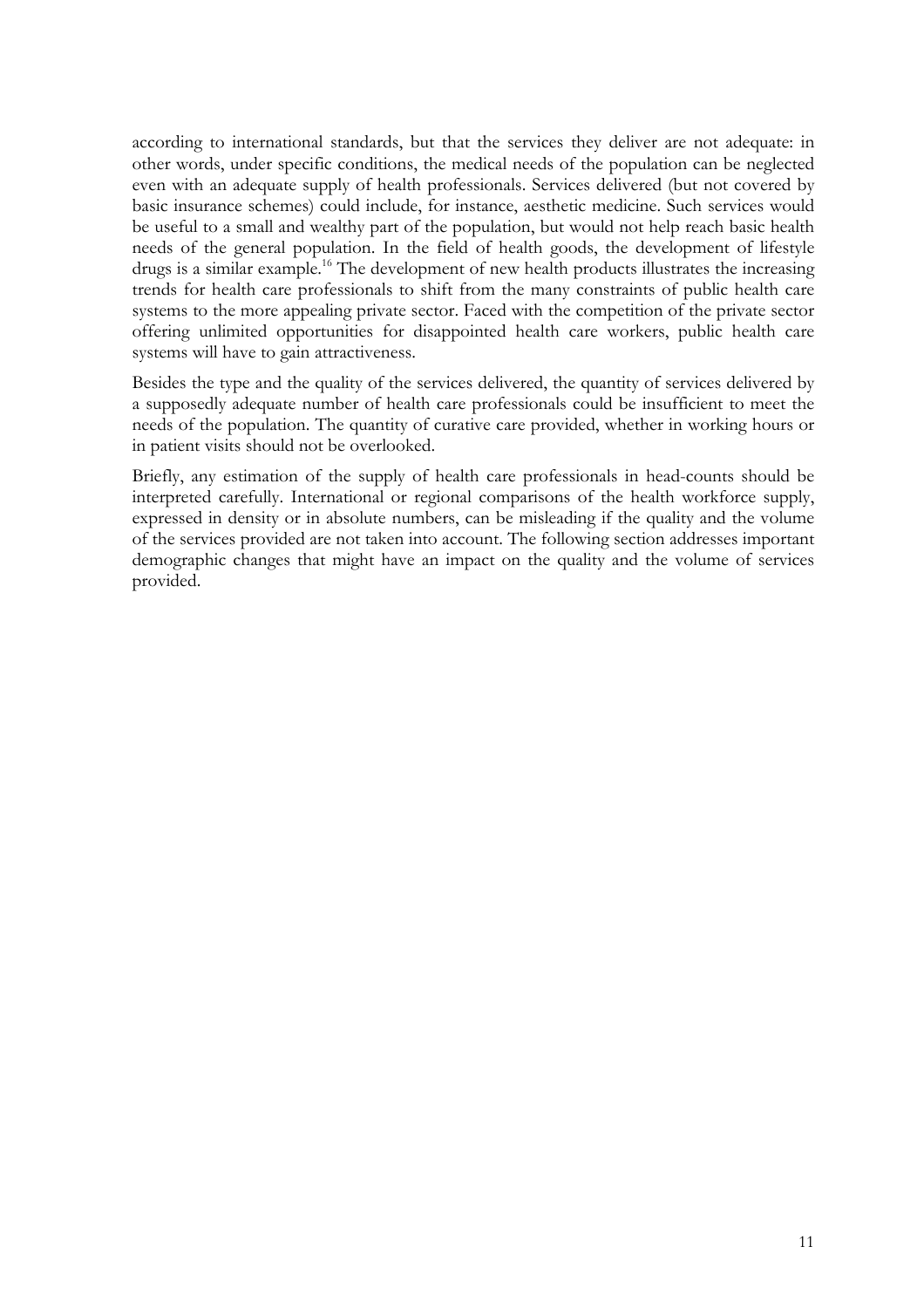## 3 DEMOGRAPHIC CHANGES IN THE HEALTH WORKFORCE

The present section reviews important demographic changes to consider when studying the evolution of the health workforce.

## 3.1 Demography of the general population

Rising life expectancy will extend the time of exposure to disease.<sup>17</sup> As life expectancy will increase faster than incapacity-free life expectancy, increased needs of care are expected. Health expenditures are strongly determined by very old ages and disabilities. As a consequence of the ageing process of the population in developed countries and of medical technology progress, the demand for health services will further increase.

Observation of the evolution of the general demography indicates that the active population in Europe is ageing as well. In one decade from now, most of the active population in Switzerland will be above 40 years old.<sup>18</sup> With whatever statistical scenario among the Swiss population,<sup>4</sup> a decrease of more than 40 % of the number of active people aged from 20 to 64 years old for 100 persons aged 65 years old or above is foreseen from 1999 to 2060. In Switzerland, the number of people in working age for each person above 65 year will decrease from 4 in 2003 to 2 in 2035.<sup>19</sup>

Health care professionals will not be exempted from this phenomenon. The authors of the OECD study<sup>8</sup> have realised projections for a subset of 7-8 countries in order to estimate the impact of continuation of these ageing trends on the physician and nurse density in 2011 and 2021, assuming constant intake of younger professionals: the results of this model suggest that physician and nurse density will decrease in the majority of the countries if no countermeasures are taken. The authors conclude "significant shortages of physicians and nurses are likely to loom in several European countries during the next 20 years, unless countermeasures are taken".

In many European countries, immigration is accounting for a growing proportion of population growth. Section 4 will address the role of immigration in the regulation by the demography of health care professionals.

It is unlikely that an increased entry of students into medical and other health professional schools could compensate for the increased needs. As a result of the declining fertility and mortality, the proportion of young people will be reduced in our future societies. Babyboomers born in the forties and the sixties will reach advanced ages. Actually, in Switzerland, each new generation is about 30 % less numerous than the generation that has given birth to it. An increasing number of people will never have children. After an important decrease of the birth rate, followed by a reduced number of live births, we reach a stage of decreasing number of women of reproductive age.<sup>20</sup> The further decreasing birth rate will have heavy consequences on the future workforce and the sustainability of our social insurance plans.

Figure 5 provides a gross approximation of the number of graduates projected in Switzerland until 2060. It relies on the number of live births projected in the balanced statistical scenario ("Scénario Tendance") of the Swiss Federal Statistical Office. As regards the "graduates production" per birth rate (See Figure 4), the 1937 minimal rate of 0.22 % is shown, as well as the 1951 maximal rate of 1.29 % and the mean rate of the last 15 years (0.74 %).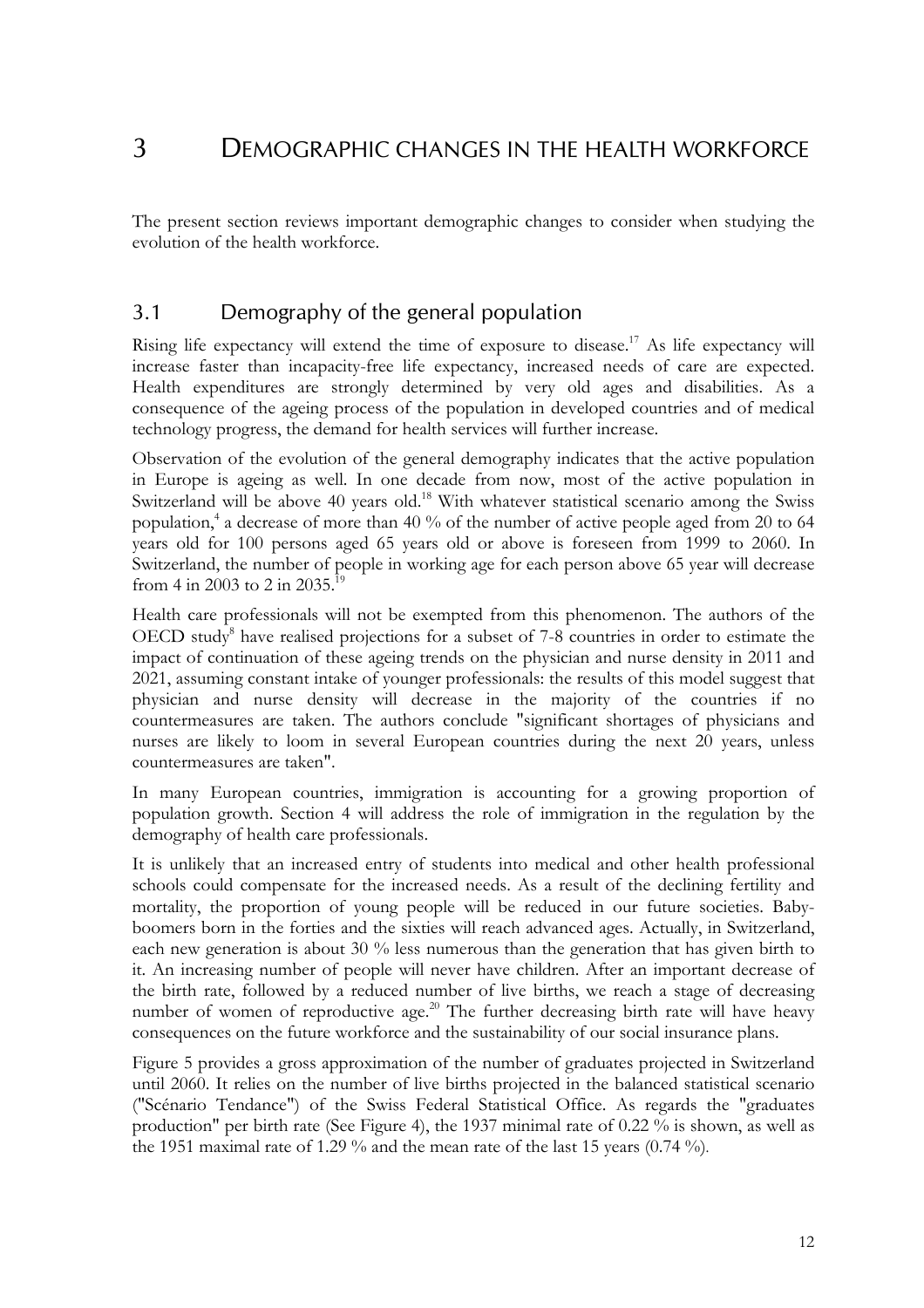



Notes These numbers are based on the Swiss Federal Statistical Office's projections for the number of live births until 2060 ("Scénario Tendance").

Graduates production rates refer to the 1951 maximum (1.29%), the 1937 minimum (0.22%), (0.09 % in 1913 has not been taken into account) and to the average rate from 1962 to 1976 (birth year of the cohort).

Future numbers of medical graduates in Switzerland are probably comprised between the mean rate of the 15 last years (0.74 %) and the maximal rate (1.29%).

Figure 5 suggests that even with a strong effort to increase the production rate of physicians to the maximal rate, annual numbers of graduates will remain beneath 1000 on a long term. According to this model, the physician production rate is heavily limited by the general demography and the decreasing birth rate. Unless strong countermeasures are taken, any action aiming at relieving physician shortages will be restricted by the general demography.

According to the OECD,<sup>21</sup> fertility rates have declined in most OECD countries to levels that are well below those needed to secure generation replacement. A negative relationship has been shown between fertility and participation to the workforce.<sup>22</sup> International comparisons<sup>19</sup> show that fertility rates are higher in countries with an infrastructure allowing parents and women to combine family and professional lives (Finland, Denmark, Norway). In these "family-friendly" countries, high levels of female participation at the labour market are reported. Countries with a traditional share of roles have a lower fertility rate (Italy, Spain, with the weakest fertility rates world-wide). Among women with different characteristics, higher fertility rates are reported among non-working women, those working part-time, those living in married couples and those coming from ethnic minorities.

The important gap reported between realised and desired fertility indicates that there is still some potential for family development. This gap is attributed mostly to the difficulty of combining professional with familial lives. In this respect, State regulation with familial policy (child care availability) could play a key role.23 Recent studies indicate that changes in the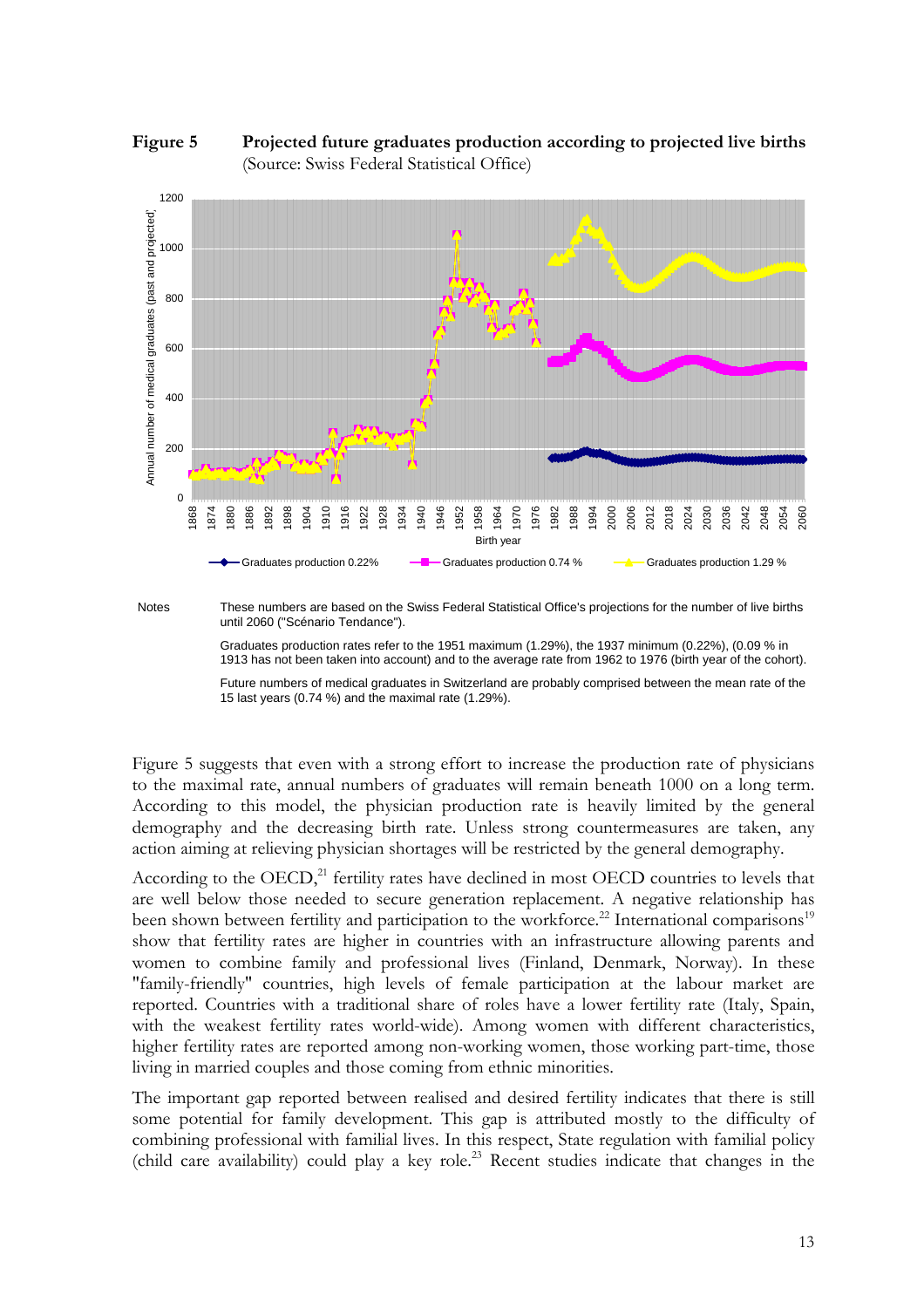institutional context, such as changes in child-care availability and attitudes towards working mothers, might have reduced the incompatibility between child-rearing and the employment of women.24

In a society that impairs the combination between family and professional lives, individuals have the choice between the sacrifice of a number of children wished, or the sacrifice of part of their participation to the workforce. Both choices have drawbacks for society. In Switzerland, an increased participation to the workforce is not rewarding for the second earner in the couple.23 According to this OECD study, an increasing participation of women to the workforce to reach the men's participation in the next 50 years would increase the GDP from 15 % to 20 % in Switzerland and in New Zealand.

Attempts to attract women to the workplace would compete with the increased needs for caring for the elderly. Nowadays, a wide proportion of old and disabled people who are not institutionalised receive informal care from relative, mostly women. As family size has dropped sharply over recent years, the number of children who can care for elderly parents will be sharply reduced over coming decades. With growing mobility, there is no assurance that children will be living with an easy distance to provide help. Moreover, reforms to pension systems are likely to lead to later retirement, further restricting the time available for informal care. $^{25}$ 

## 3.2 Feminisation of the medical workforce

Feminisation of the medical workforce is not new: this phenomenon has started in the seventies in Switzerland (Figure 6). Since then, the percentage of women among medical students and graduates is rising. In 2002, the women represented 67 % of students entering medical schools in Switzerland. Among medical graduates, gender parity has been reached in 2002.26 With a gap due to the length of education and training, we notice a feminisation of the medical workforce, nowadays mainly visible among medical residents. In 2002, almost half of the medical residents were women (as members of the Swiss association of residents and consultants<sup>a</sup>), as well as one third of physicians (overall) and almost one quarter of physicians with a private practice.

 $\overline{a}$ 

a Association Suisse des Médecins-Assistants et Chefs de Clinique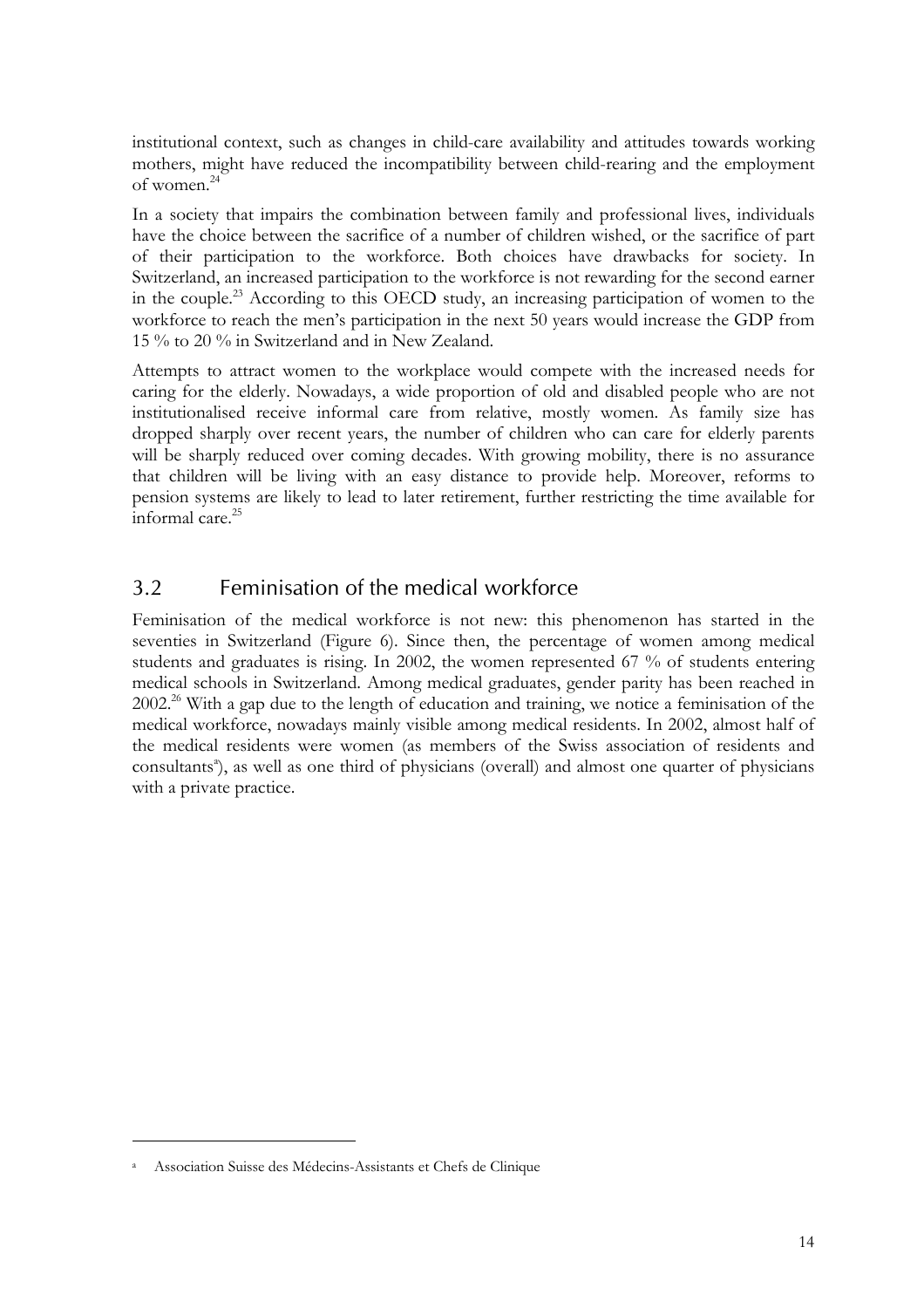

**Figure 6 Female participation in the Swiss medical workforce** 



Notes Time scale: the year means the academic year for medical students. For graduated physicians, the first number is the reference.

These data display students entering medical schools, before the application to the first year examination. Some of these students might have dropped out during this first year or failed at the examination.

Medical residents are counted according to their membership to the Swiss association of residents and consultants (Association Suisse des Médecins-Assistants et Chefs de Clinique).

Members of the Swiss Medical Association (FMH) include non-practising physicians (but still members of this association).

FMH medical statistics include non-members since 2000. Before that year, the FMH registered about 90 % of physicians in Switzerland.

Source: Statistique médicale de la FMH. Bulletin des médecins suisses, (2003; 84), (2001; 82), (1996; 77), (1991; 72), (1981; 62), (1976; 38), (1971; 52). Démographie médicale en Suisse, Gilliand *et al.* OFS, Education et science

Overall, having accessed the medical workforce later, female physicians are younger than their male colleagues. In 2002, the mean age of practising physicians was 47 years for men, 42 years for women. This difference leads us to suggest that feminisation of the medical workforce is still progressing. The maximal feminisation rate may have not been reached yet. As reported in the Swiss Federal Statistical Office census involving all Swiss firms, women overall employment in health reached 72 % in 2001.<sup>5</sup> Part time employment in health reached 45 % in health, a positive correlation having been established with the sex ratio.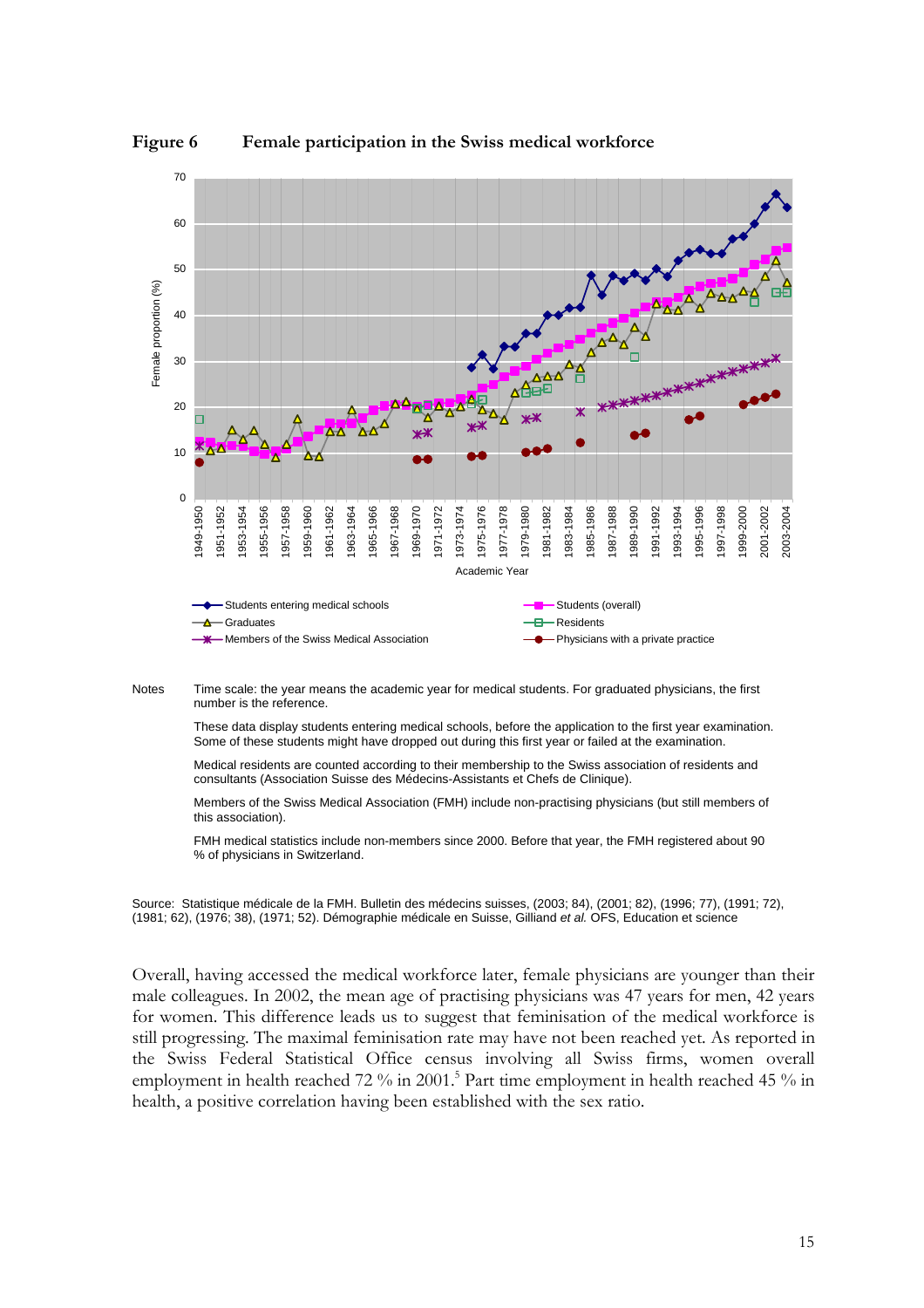Female participation to the physician workforce varies across OECD countries: in 2000, it ranged from 14.3 % in Japan to 48.2 % in the Slovak Republic.<sup>8</sup>

According to the OECD,<sup>8</sup> changes in the extent of female participation can have important consequences for the planning of the supply of health care human resources, given that women health care workers tend to differ from men in how they participate in the workforce.

Many studies<sup>8,13,27</sup> suggest that female physicians tend to work fewer hours than male physicians, particularly during childbearing age. A Canadian survey<sup>13</sup> reports that female physicians work 20 % less than male physicians. A Belgian survey<sup>27</sup> carried out among 2000 physicians reported that female general practitioners in the workforce for 15 to 19 years work 25 % less hours than their male colleagues and have 37 % less visits. Female general practitioners in the workforce for 5 to 9 years, only report a difference of 14 % in working times and of 21 % in the number of visits. The sex difference in working patterns is decreasing among general practitioners, while the difference among specialists is increasing. Swiss surveys<sup>28,29</sup> confirm the sex differences in working patterns.<sup>a</sup>

Female physicians prefer primary care specialities,  $13,30,31$  are less likely to work in rural areas, are more likely to leave the practice of medicine or practice at low activity levels during childbearing age, tend to work fewer hours and are more likely to retire early.

Feminisation of the physician workforce should be taken into account in any attempt to plan human resource supply, because of their frequent movements in and out of the market. These movements are influenced by maternal and parental activities, and by the social and economic situation (especially their husband's situation). The important effect of the presence of preschool age children for explaining the female participation to the workforce should trigger attention to the availability of child-care facilities.

In a context of feminisation of the medical workforce, we can conclude that if the female trend to work fewer hours than their male colleagues persists, more physicians will be needed to supply a given volume of hours of service.

## 3.3 Changing working patterns

 $\overline{a}$ 

Nowadays, important quantitative and qualitative changes are to notice in medical practice. The following quantitative changes have to be mentioned:

• The reduction of the number of hours worked a week, especially among residents. The reduced number of hours worked due to the feminisation of the workforce has been addressed earlier. A possible outcome could be the adaptation of the physician working times to those of the general workforce.

a A survey carried out in 2002 among 866 members of the Medical Society of the Canton de Vaud reported that women were working less hours than their male colleagues: 33.5 % of female physicians reported working times amounting to less than 35 hours, as opposed to 3.8 % of men. While 19 % of men reported working times above 70 hours, 4.7 % of the women reported such a workload. Women also planned retirement at a younger age than men. This survey reported no correlation between age and the number of hours worked.

Another survey led in 2004 by the local primary care association (Association des Médecins Omnipraticiens Vaudois) concluded that out of 370 general practitioners, only 48 % (from 84) women work over 80 %, as opposed to the 91 % of their male colleagues (from 286). The mean percentage of hours worked by female GP was 71%; the mean percentage worked by male colleagues was 92 %.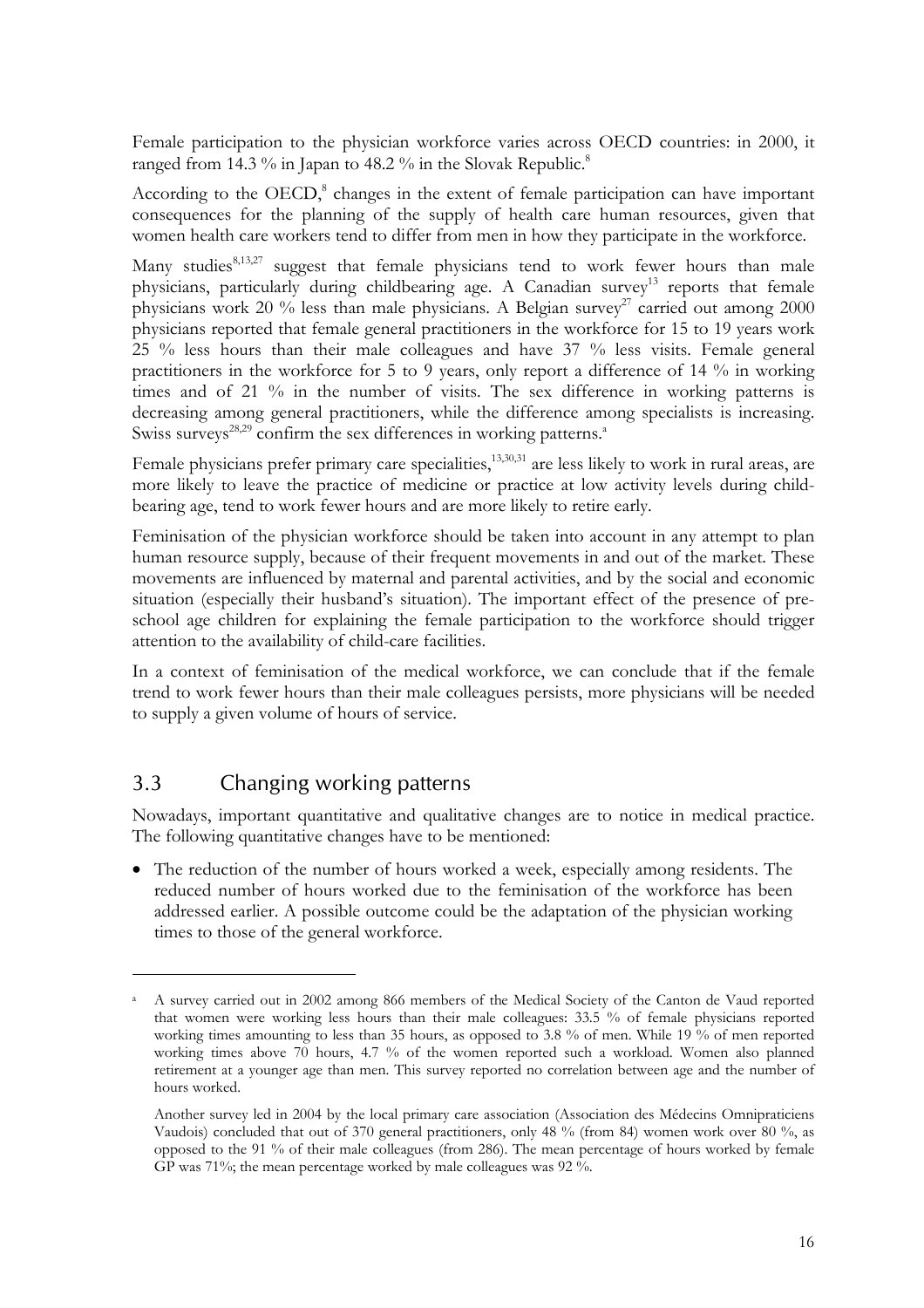• An increasing trend towards early retirement.<sup>32</sup> According to the French medical registry (Tableau de l'Ordre National des Médecins),33 20 % of retired physicians were younger than 60 years in 2002, 10 % were younger than 50 years. This early retirement trend is even stronger among women: 20 % of female physicians retire before the age of 50, 35 % before the age of 60. In a context of ageing medical workforce in developed countries, early retirement will exacerbate physician shortages. Some countries, like the United Kingdom and Holland, have put in place measures aiming at retaining physicians on the market (higher pay, flexible working patterns).

The following qualitative changes are observed in the medical workforce:

- An increasing proportion of the working time that has to be allocated to administrative work (bills, detailed reports to insurance companies…) as opposed to the time dedicated to care. According to the above mentioned Swiss survey (Canton de Vaud), $^{28}$  20 % of the weekly working time was spent for administrative work or education.
- A potential of diversification of activities: a survey carried out in Belgium<sup>27</sup> (where an oversupply of physicians is claimed), suggests that it is through a diversification of their activities (replacements, night duty, blood taking) that young doctors find their place in the market.
- However, this flexibility is limited by an increasing tendency to specialise. Specialists are thus less available to adapt their practice to the population's needs.

As stated in previous sections, many experts<sup>34</sup> consider that planning the supply of human resources for health care should not be restricted to the number of professionals available, but also take into account the volume of services provided.

Important demographic changes in developed countries are likely to shape the demography of health care professionals, as well as their activity. These changes include the rising share of the population over 65 years old with a correspondent diminution of the active population. Feminisation of the medical workforce is unquestionable. Yet, the impact of the feminisation and ageing trends of the medical workforce on the volume of services delivered is not well known on a long-term basis. Moreover, many changes are reported in the physicians' working patterns. Above described processes ought to be taken into account when planning the supply of health care services. The following sections address regulative mechanisms targeting the demography of health care professionals, and their productivity.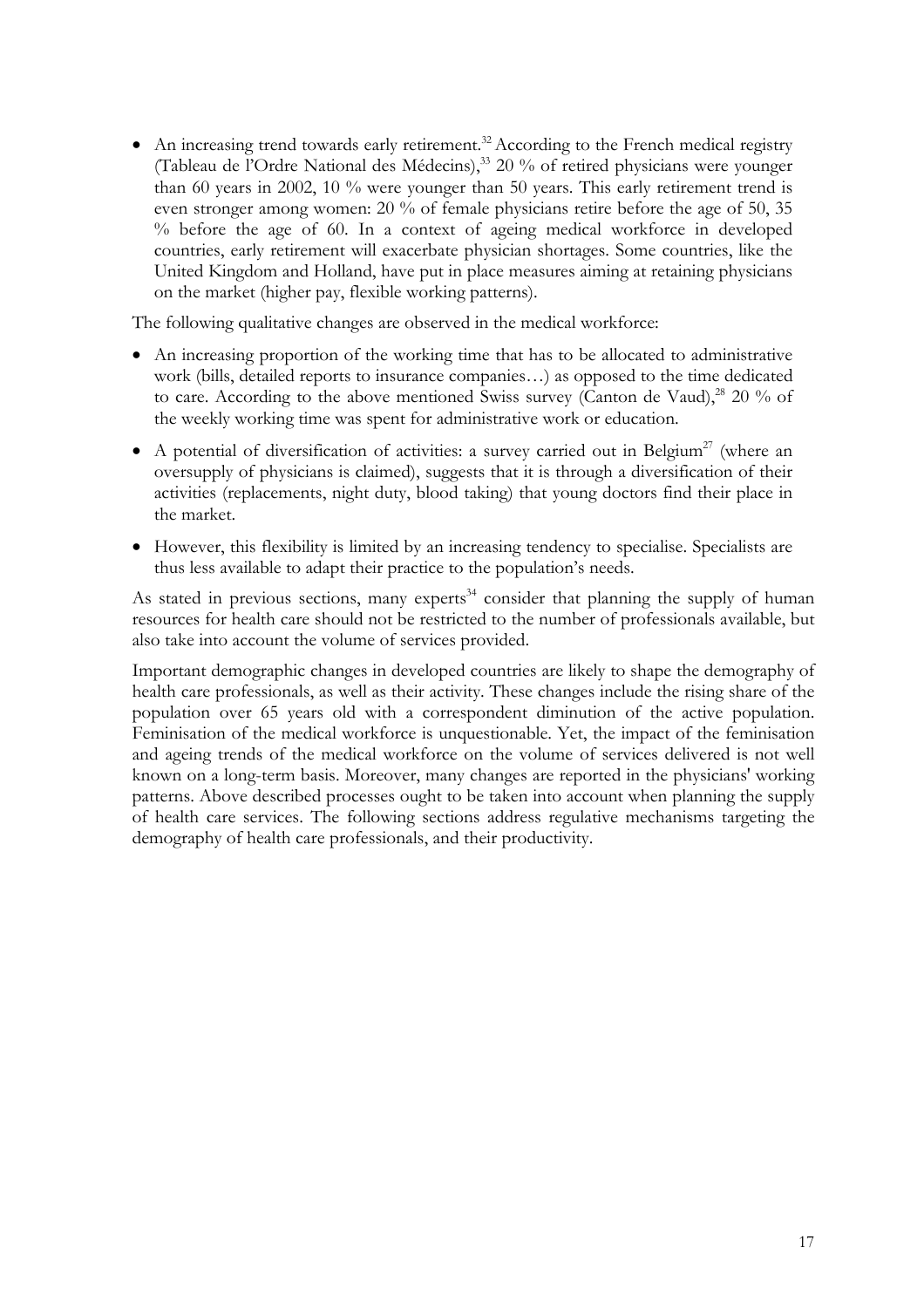# 4 REGULATING THE DEMOGRAPHY OF HEALTH CARE PROFESSIONALS

## 4.1 Targets of regulation

Regulation of the demography of health care professionals can target three main stages of education and practice:

- Entry to medical or nursing schools, with the use of a numerus clausus
- Access to specialisation (including primary care)
- Access to a private practice, or to the right to be reimbursed.

In some systems, regulation happens early and targets mainly entry to school. The United Kingdom, or Quebec are examples. Drawbacks of these systems are linked to the difficulty of prevision, leading to frequent situations of shortage of human resources for health care. Moreover, length of education (especially for physicians) delays the impact of regulative interventions. Measures aiming at correcting imbalances in the physician supply will not be effective before 10 years.

Other regulation systems target later stages of education or restrict access to a private practice and reimbursement: Germany and Belgium are examples.<sup>35</sup> Although impact of these measures is rapid, it often leads to an oversupply of health professionals, determined by an abundant students intake. Highly qualified professionals encounter difficulties in finding their place in the market, which is not optimal in a perspective of human resources management.

Medical demography is higher in countries with an open access to education, like in Austria, Belgium, Greece and Switzerland (Figure 7).<sup>8</sup> Regulation often targets later stages of the process when regional governments rule education, while health is under federal control.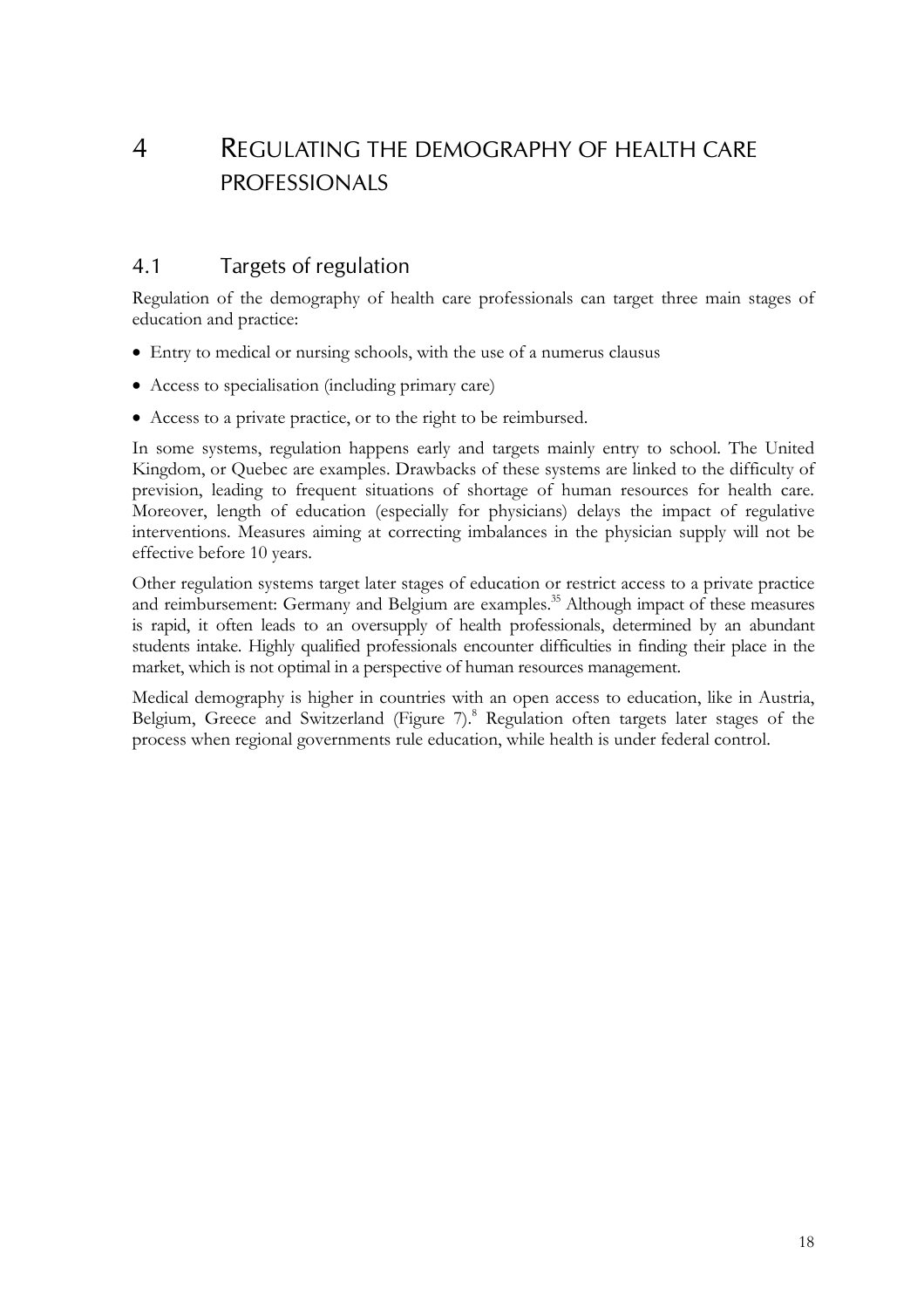



Notes Data for 1960 refer to 1961 for Canada and New Zealand. Data for 1970 refer to 1971 for Belgium and New Zealand.

Data for the United Kingdom do not include physicians practising in the private sector.

Source: Simoens S, Hurst J. Matching supply with demand for the services of physicians and nurses. In: Toward highperforming health systems: policy studies. Paris: Organisation for Economic Co-operation and Development; 2004. p. 167- 206.

In 2002, the Swiss federal government (Federal Council) introduced a three years limitation of the number of self-employed physicians, nurses and other health professionals in ambulatory care, with an executive power given to cantons (local governments).<sup>36</sup> This limitation will be extended for another three years, until the probable adoption of a new legislation allowing health insurance companies not to reimburse physicians who do not endorse cost and/or quality objectives.<sup>a</sup> Although economical efficiency is the implicit target, a transparent benchmarking tool is not available yet.

### 4.2 The key actor in regulation

 $\overline{a}$ 

In some countries, demography of health professionals is regulated by the State, with the imposition of a numerus clausus for access to school, or restrictions to the right to be reimbursed by insurance companies.

In others, the market is supposed to bring a balance between supply and demand.<sup>37</sup> The United States are an example, with Managed Care Organisations, which include Health

Data for Greece include some unemployed physicians.

a Available at http://www.admin.ch/ch/f/ff/2004/4085.pdf. If adopted, this new legislation would automatically convert every Swiss insurer into a Preferred Providers Organisation.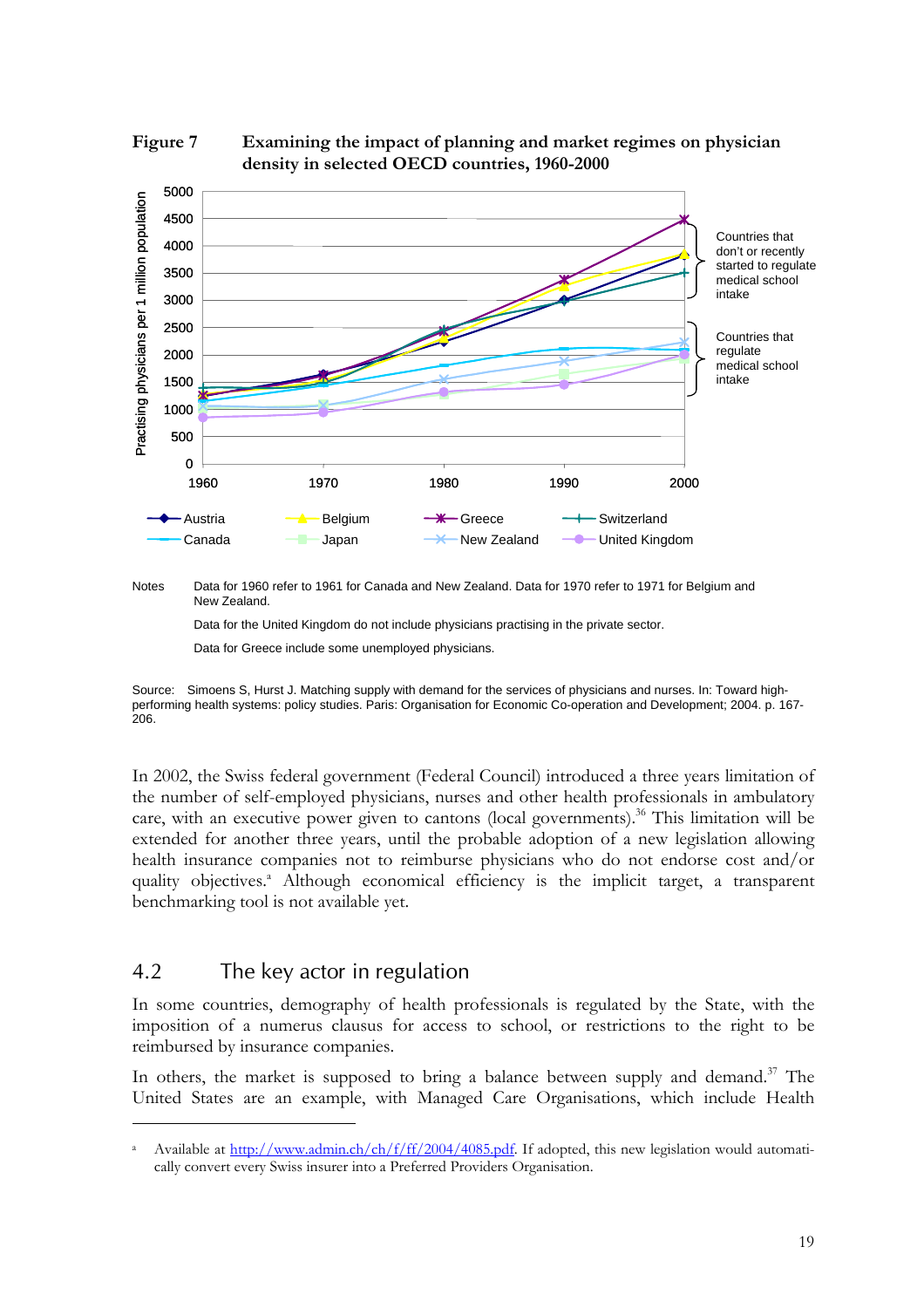Maintenance Organisations and Preferred Provider Organisations. Managed Care Organisations aim at an ever more efficient use of resources and means. In order to reach this objective, many mechanisms have been developed, including the payment method and gatekeeping. These mechanisms will be briefly described in section 5, page 21.

Where intake of physicians is regulated by the market, medical density is higher than in countries where access to education has been strongly controlled by the State.

### 4.3 Workforce imbalances

World-wide, many imbalances are observed in the regional distribution of physicians, as well as in their distribution in the different specialities.<sup>38</sup> Among physicians, there is a frequent unwillingness to settle and practice in rural areas. Policies that provide financial support for practising in rural areas and impose restrictions on practice location appear to be effective in recruiting physicians to rural areas.<sup>39</sup> According to the OECD, the effectiveness of these policies could be further enhanced by supporting occupational opportunities for spouse/partner, education of children and accommodation. Initiatives that offer scholarships to medical students in return for a commitment to practice in a rural area for a number of years seem to be less effective.

In order to secure the supply of health care professionals in a context of chronic shortage, many countries have adopted short-term strategies, consisting in hiring foreign-trained health care professionals.

Some countries rely heavily on immigration to provide an adequate supply of human resources in health care. In 2000, foreign-trained physicians exceeded 20 % of practising physicians in Canada, the United States, England (30 %) and New Zealand (34.5 %). Immigration increases the flexibility and reduces the cost of physician supply in the host country.<sup>8</sup> More than 50 % of recently recruited nurses in the United Kingdom stem from foreign countries.<sup>40</sup> Many international recruitment campaigns have been launched.

Policies to attract health care professionals from abroad raise questions about equity: poorer countries with less capacity and greater health needs see their workforce emigrate after expensive investments in education and training. Because of a severe shortage of physicians in many African countries, auxiliary health workers trained in three years provide most of the medical care.<sup>3</sup>

Therefore, WHO has defined a strategy aiming at helping its member countries to strengthen nurses services, especially in the fields of planning and resource management.<sup>41</sup> Instead of recruiting abroad, countries are encouraged to solve these imbalances locally first, both by enhancing in-country recruitment and by enhancing the retention of health professionals in the market. In this perspective, some countries have adopted ethical recruitment policies.<sup>42</sup>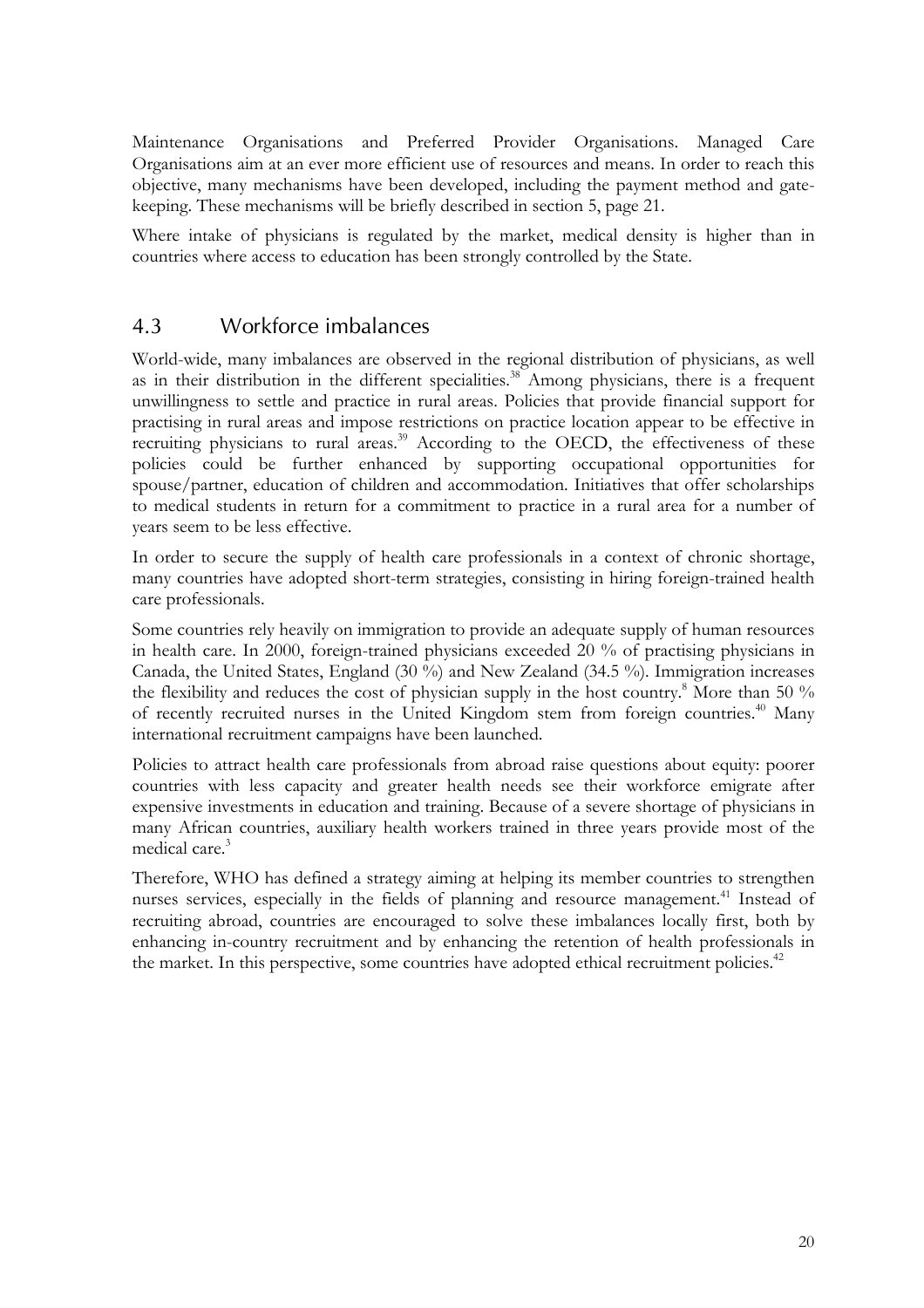## 5 REGULATING HUMAN RESOURCES PRODUCTIVITY

As stated earlier, many experts<sup>34</sup> consider that planning the supply of human resources for health care should not be restricted to inputs (numbers of professionals available), but should also take into account the volume of services provided and health outcomes.

Turning to costs, a large share of health expenditure is attributed to physicians because their treatment interventions mobilise many other health care professionals and resources.

The payment method plays an important role in cost management. Main methods include payment by salary, by capitation and by fee-for-service. Some countries have adopted mixed payments.

According to the OECD, the highest shares of GDP spent on health are reported in a group of countries (Switzerland, France, Germany, Belgium, Austria) which combine above-average physician density with fee-for-service payment, as opposed to payment by salary or capitation.<sup>8</sup>

The present section aims at describing the main measures that have an influence on the productivity of physicians, the number of services delivered, and consequently, on costs.<sup>a</sup>

### 5.1 The payment method

Fee-for-service payments increase the quantity of medical services, but reduce rates of referral and the volume of prescriptions as compared to payment by capitation or by salary.<sup>8</sup> Fee-forservice payment systems involving reimbursement by third-party payers without any control on the services delivered (like in Switzerland) can lead to high rates of unnecessary service utilisation and rising expenditures. In systems based on a limitation of the overall expenditure level in an attempt to curb health expenditure (Germany), the quantity of medical services delivered can be increased to compensate for the lower fee levels. The introduction of fee controls can lead to shifts towards areas where fee levels are not limited. In some countries, the workforce tends to shift from the public sector to the more rewarding private sector. The risk that payment by salary could provide an incentive for the selection of low-risk patients is to consider. Little is known about the impact of the payment method on the quality of care. Some countries (the United Kingdom) express growing interest in payment schemes rewarding quality of care (recording smoking status, hypertension, prevention approaches, adoption of high standards of clinical care,). However, many difficulties remain in designing benchmark tools, among which the definition of quality or the selection of reliable indicators. Building a payment system on this basis is not an easy task.

## 5.2 The gate-keeping role of family doctors

 $\overline{a}$ 

Except in emergency situations, patients are to consult their family doctor and to obtain his approval before any specialist visit.

a These measures have been widely developed by Managed Care Organisations in the United States.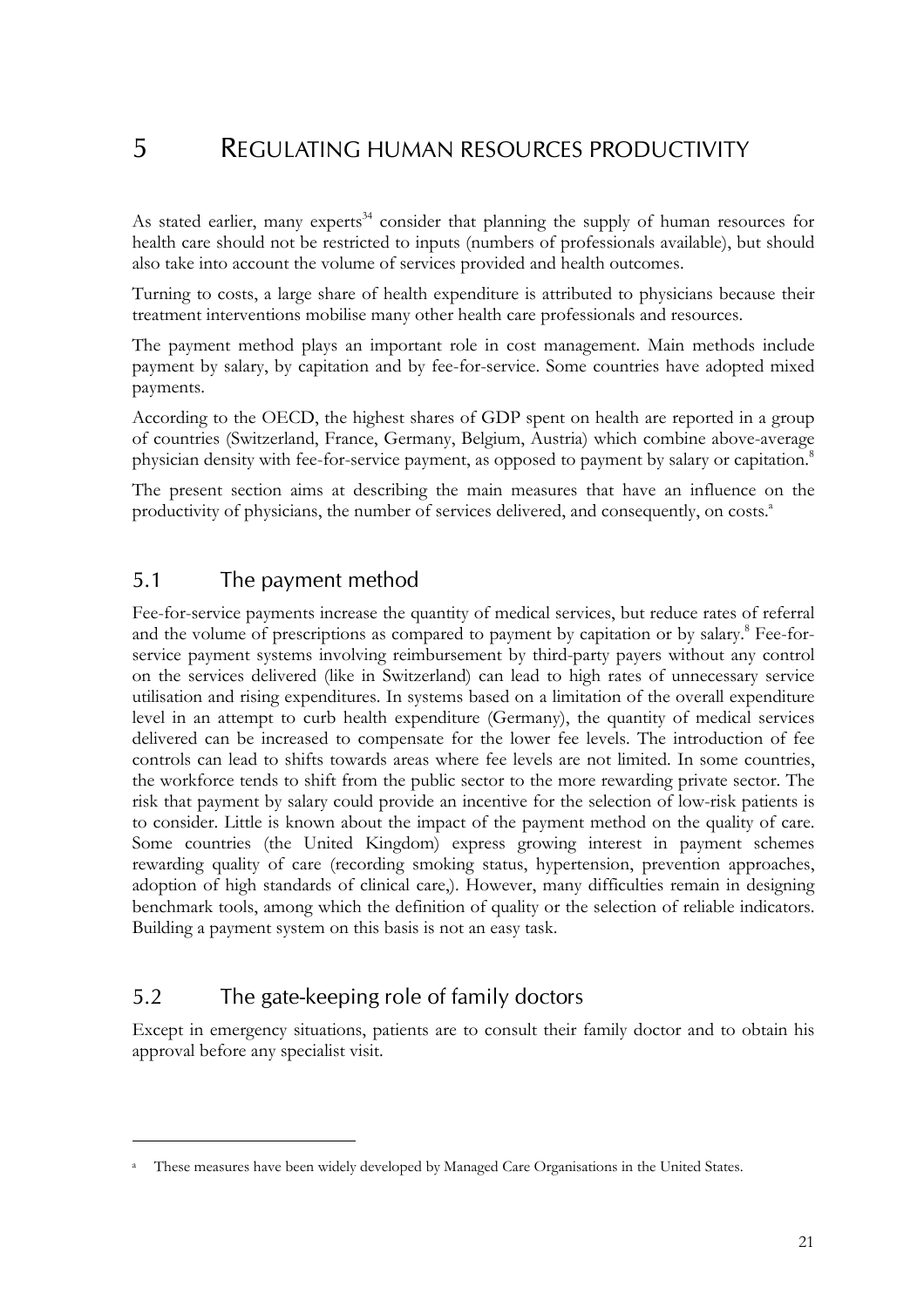## 5.3 Skill mix changes

This term refers to the demarcation of roles and activities among different categories of staff. These changes can include among others the delegation of medical tasks to trained nonphysician health care professionals. The delegation of medical tasks to nurses seems to be sure and efficient in primary care.<sup>43</sup> Skill mix changes have been experimented and implemented in several fields, including endoscopy and psychotherapy. These changes have been welcome by physicians paid by capitation or by salary, as opposed to physicians paid by fee-for-service. In some cases, skill mix changes resulted in an increased offer of services instead of a substitution of services. Little evidence is available on the cost effectiveness of the different changes.<sup>44</sup>

In order to further develop the potential provided by skill mix changes, some authors<sup>45</sup> confident in market forces suggest the following approach :

Analyses of the workforce and the unique contributions of several specialities have already been completed. These studies determine the services each speciality provides and the extent to which these services are also provided by other specialists and non-physician practitioners. Specialists, at times, deliver some generalist care, in particular to patients for whom they provide the majority of care.<sup>46</sup> This overlap has stimulated obstetrician-gynaecologists to consider opportunities for expanding their participation in providing more primary care, especially for elderly women.47 According to these authors, "many procedures are performed by several specialities, which may be able to manage them as well as the speciality most associated with the procedure". They recommend undertaking studies to identify which speciality groups provide care that results in the best outcomes for specific conditions, and that is the most cost-effective. Accordingly, workload could be assigned among specialities. To be complete, the authors suggest that such analyses should account for the role of complementary medical therapies and non-physician providers in caring for these conditions.

In this context, many non-physician health care professionals have been hired to perform initially medical tasks. Nurses have been replaced by nonqualified auxiliary workers. As a consequence, a degradation of the quality of inpatient care has been claimed in the United States.<sup>35</sup>

Payment methods, gate-keeping and skill mix changes are helpful tools for a more efficient use of human resources, especially in a situation of shortage of health care professionals. For an adequate implementation, more comprehensive analyses on the consequences of these mechanisms should be carried out.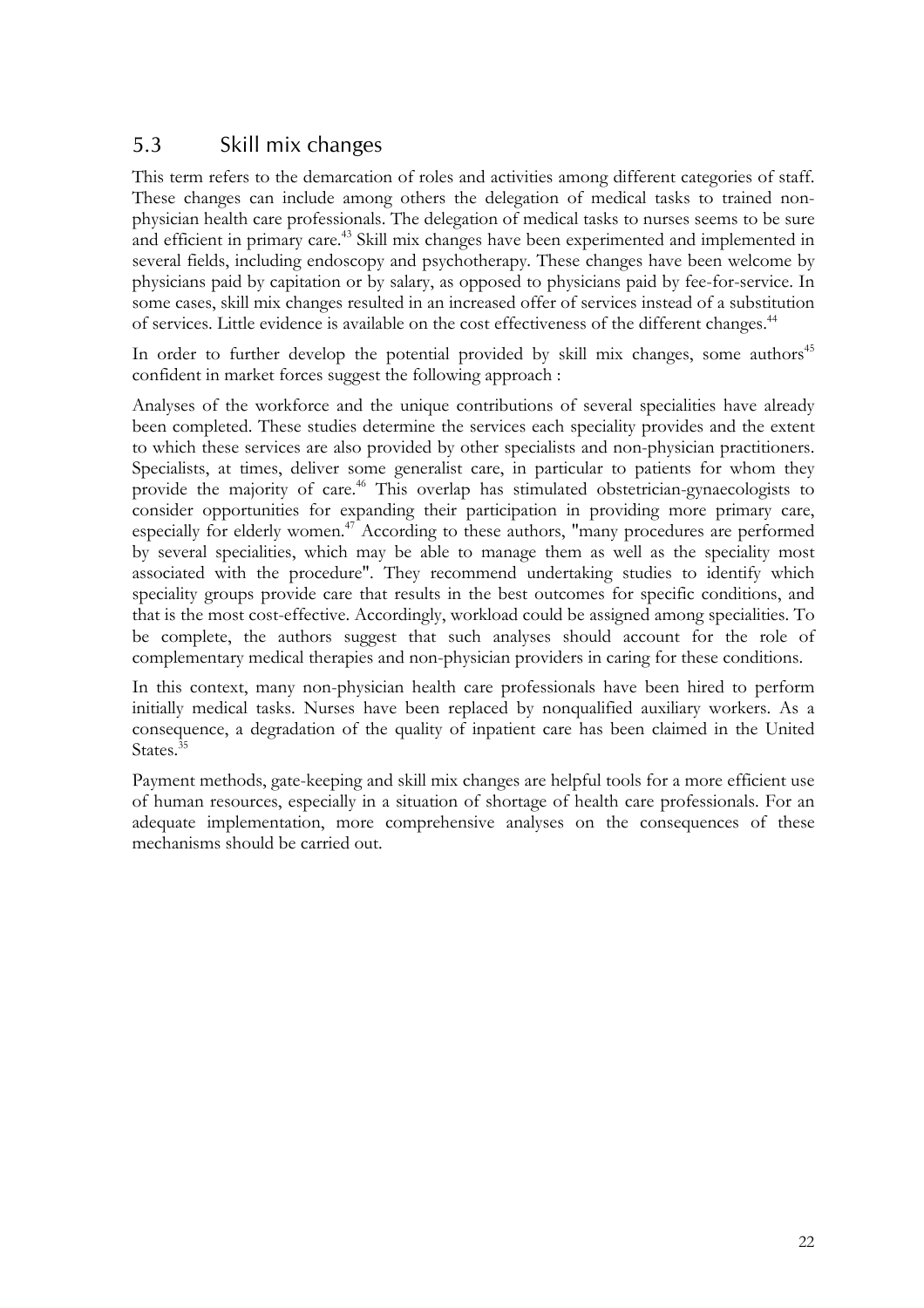# 6 SCENARIO ANALYSIS

The first part of the present contribution has addressed important trends shaping the future of human resources for health care, with a focus on foreseeable shortages of physicians and nurses. However, the size and the shape of the health workforce are strongly determined by the nature and organisation of the health system overall. In the following years, health care systems will be faced with important choices, among which the balance between liberalisation and technology. Options taken in this context will shape the response to the shortage of health care professionals.

This section aims at analysing how the issue of shortage of health care professionals can be addressed by each of four scenarios, which have been elaborated in a previous work on the evolution of health care<sup>1</sup>: these scenarios have been developed within the framework of two main axes of change: the first axis is driven by social and economic forces, with two opposite directions of development: strong state regulation at one hand, wide liberalisation of health market at the other hand. The second axis is driven by technological and cultural values, ranging between technological development and scepticism.

The four scenarios described hereafter aim at describing extreme situations, voluntarily exaggerated: within this framework, providing heavy trends, decision-makers could imagine more balanced and probable situations. Each scenario expresses an attempt to address the issue of the shortage of health care professionals.

## 6.1 First axis: State Regulation versus Market Regulation

One end of the first axis is a reinforcement of State regulation of health. Solidarity and equity are preserved. On the other hand, some goods considered too luxurious are suppressed. The Britain health care system is an example. Public control is tight. Health budget is kept at a low level. Resources are concentrated towards priority needs of the population. For this situation to happen, the State has to remain a key partner in health, as well as in education and communications.

The other end of the first axis is characterised by a massive deregulation of health services. The free market is considered the best regulator of health demand. Health care budget is kept at lowest possible levels thanks to competition. The role of the State is reduced to its minimum. It solely provides health care to the people most in need. Competition between health care providers is likely to lead to an oversupply of health services. In this system, social equity in health care is no longer a key value.

A recent example of the expansion of market regulation is provided by the wide range of public services that have been opened by the World Trade Organisation (WTO) to foreign competition under the liberalisation rules of the general agreement on trade in services (GATS). Commentators have identified several restrictions on public monopolies such as health and education services: "A full market access commitment indirectly obliges a WTO member to dismantle special or exclusive rights granted in its country to any provider of health services for the supply of these services"<sup>2</sup>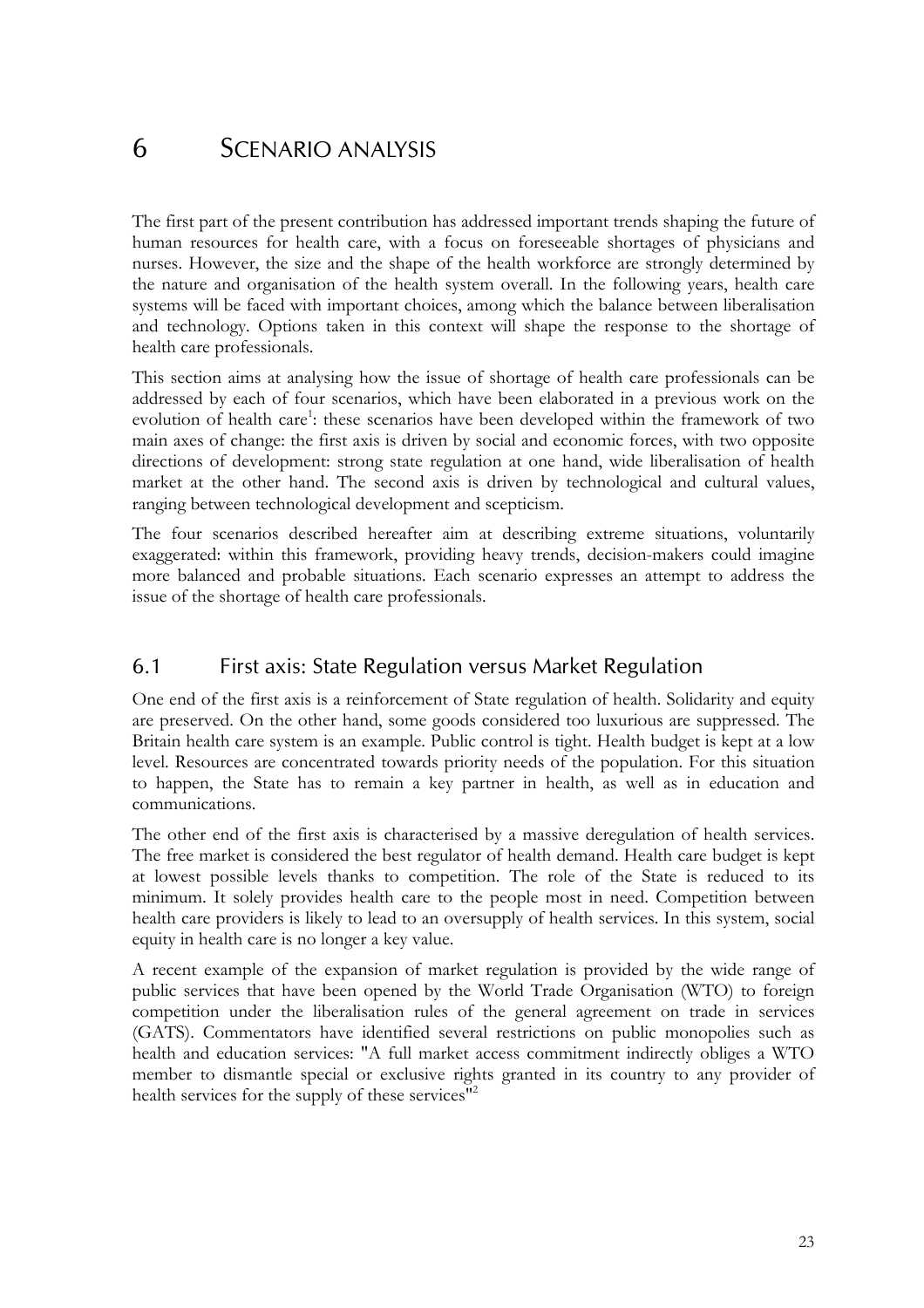## 6.2 Second axis: Optimism versus Scepticism towards Technology

"Unlike other production factors, technology has a potential of development that is unlimited; human capital is limited by population and the time needed for education, natural resources and environment by nature, …".<sup>19</sup> The second axis is driven by technological and cultural values, ranging between technological development and scepticism. On one end of this axis, technological progress has reached so many goals that it has gained the population's support. The prevention of diseases is well developed, leading to the expansion of early diagnosis. The population pays a heavy price for the introduction of new technology in health care.

On the other extreme end, after many failures, technology meets the population's mistrust. As a consequence, innovation and modern technology are frozen to *a status quo.* The resistance against genetic manipulated food products illustrates this trend.

This context sees the expansion of alternative medicine with the emergence of new professions. As a consequence, education of health care professionals is submitted to various changes.

## 6.3 Scenarios responses to the shortage of health care professionals

The four scenarios described hereafter aim at describing extreme situations, voluntarily exaggerated: within this framework, providing heavy trends, decision-makers could imagine more balanced and probable situations.

Within this general framework, futures of health workforce are likely to follow four different scenarios:

### 6.3.1 Scenario "Technological euphoria in a public health care system"

Education of health care professionals is regulated by the State through measures such as the numerus clausus, likely to lead to shortages in most countries.<sup>8,48</sup> Health care managers are hired to plan the services and budgets. In an attempt to efficiently use the health workforce, managers implement many skill mix changes, including the delegation of medical tasks to nonmedical health care professionals. As the physician workforce is mainly paid by salary or capitation, they welcome these measures. Health care professionals are organised in powerful corporations to protect their values and to produce guidelines. The chief model in health care and management is evidence-based practice. Skill mix changes become a major issue, with each specific corporation struggling for the recognition of new tasks and responsibilities, according to specific interests related to the consequences on working times, wages or credibility.

Professional education is oriented towards recent technological discoveries<sup>49</sup>. In the selection of health care professionals, technical skills are of most value. Health care professionals are specialised in technical interventions.

Patients have access to a lot of information regarding their treatment. Thanks to technological development, patients are provided with prostheses with a wide range of functions. With the development of technologic assistance means, disabled patients benefit from an improved environment. They can enjoy a larger autonomy in their every day life. However, there is a wide range of care services (for instance, wound care, and moreover, psychotherapy) that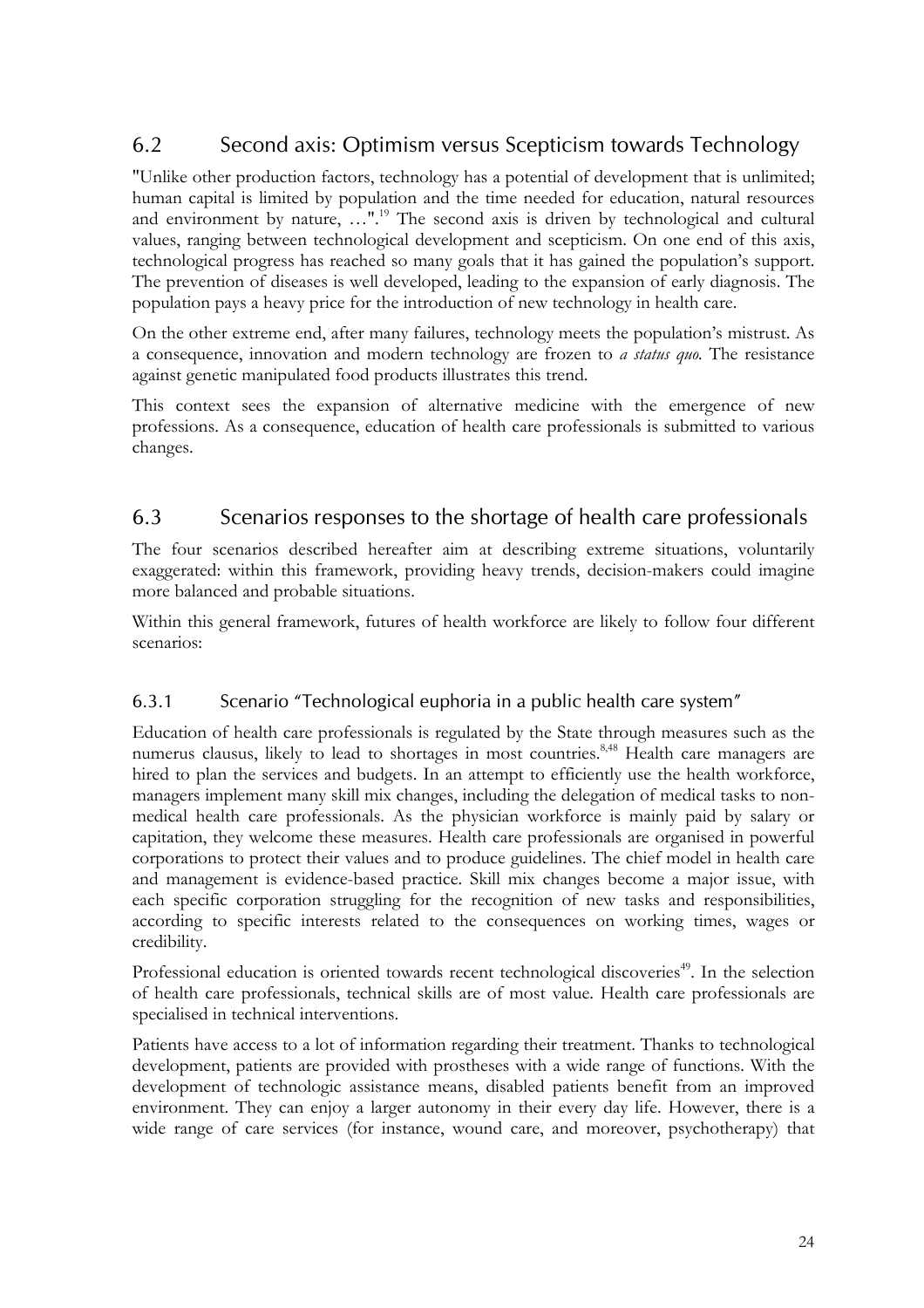technology is not able to provide in place of human resources. Despite an improved quality of life with the development of technology, the needs for human resources cannot be reduced.

A tension is felt between health managers dealing with a fixed budget and enthusiastic health care professionals in a constant seek of new technologies. For economic reasons, many technologies are not available. Despite improved communication means, the integration of new products and discoveries to the practice is delayed by a heavy State decisional process. The diffusion of new products and services created by modern technologies is strictly controlled by State regulations.

As there is a public will to integrate women into the labour force, kinder-garden are created and a family friendly tax system is introduced. Despite medical progress, there are increased numbers of dependent people. As more women are involved in the workforce, they are less available for informal care. This transfer is worth for highly skilled women, who can efficiently be replaced for informal care. The State is aware of its obligation to take care of the old and invests important parts of its budgets in home care centres. This investment reduces the amount of budget available for new technologies. The conflict between a fixed budget in a context of social equity, and the development of new technologies, is exacerbated. The generation conflict is also present inside research fields, with research in gerontology and chronic diseases competing with research in genetic illnesses, early prevention and treatment of diseases of the youth.

On a long term, the sustainability of investments in technology could be questioned, unless the State delegates some important tasks and authorities related to development of technology to the private sector.

The "inverse" scenario combines the two alternatives directions, i.e.:

#### 6.3.2 Scenario "Technological scepticism in a health care system dominated by the free market"

This scenario sees innovation and modern technology frozen to a status quo, as a consequence of the population's deep mistrust towards technology. However, this is the opportunity for a strong expansion of alternative medicine and the emergence of new professions.

Although access to education in health care is open, professional organisations tend to limit the number of applicants according to the market. However, the emergence of new professions offers almost unlimited opportunities for new candidates willing to work on the health market. The latest, which has become very heterogeneous, is responsible for an oversupply of health workers, in absolute numbers. Despite this apparent absolute oversupply of health workers, there is a severe relative shortage of health care professionals: health professions have been created and developed according to market opportunities, neglecting the population's basic needs (which are not always economically rewarding).

In such a market, requiring from its workers reactivity and flexibility, the youths are of most value. The market is looking for people with a lot of availability, spatial mobility, and flexibility: workers should be ready to endorse new professions and responsibilities if required. Thus, continued education and training, of varying quality and level, are widely developed.

Skill mix changes are widespread: such measures, implemented by private organisations, are regularly submitted to cost-efficiency analyses. According to the results of these analyses and to budget plans, some skills can be enhanced among a specific staff, other staffs being not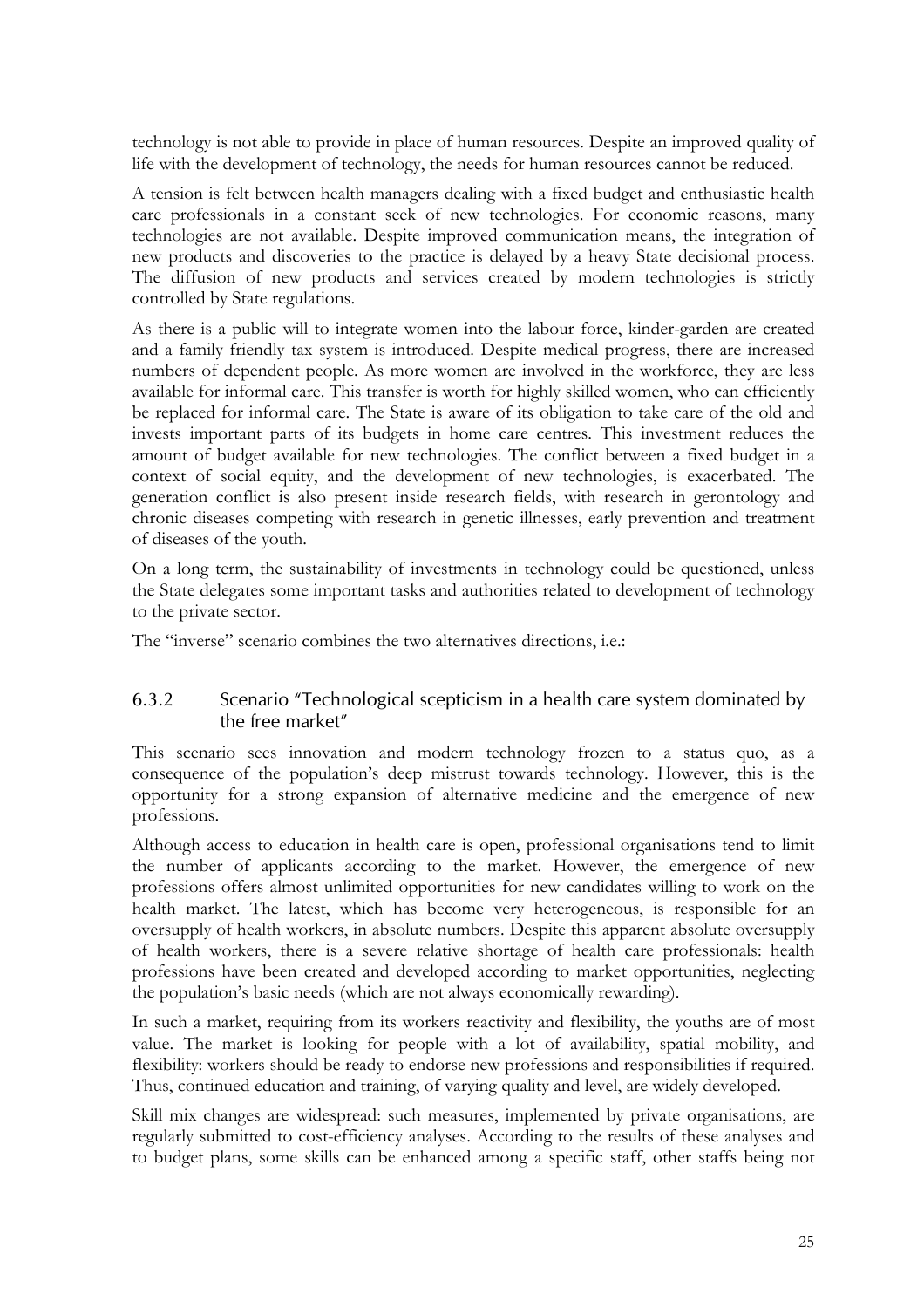allowed any more to perform certain tasks. Health professionals struggle for the right to perform and bill the more rewarding tasks. Employed by the private sector, which is owning more and more of the health system, they tend to loose their autonomy.<sup>37</sup> In order to remain competitive, the private sector hires at low costs health care professionals trained in the developing world. $3$ 

More flexible and mobile workers have less time to dedicate to their parents. Care needs for old ages are thus increasing. Consequently, care for the old becomes a market, devoted to those who can afford it. Social differences are exacerbated, especially among the old generation. As no incentive is provided by the State, child-care facilities are affordable for high-income families only. Women engaged in the workforce have to weigh carefully the costs of child rearing. As a consequence, fertility is further decreasing.

There is a vast offer of services, mainly for natural medicine. Health services are oriented towards chronic diseases. Health care networks are scattered and medical practice avoids technical procedures. The offer of services is ever changing, following the latest market opportunities. Investments in prevention are limited to interventions known as efficient on a short-term basis. Evaluation of care is scarce.

Finally, the following scenarios combine each possible alternative direction on the main axes.

#### 6.3.3 Scenario "Technological scepticism in a public health care system"

Although education is regulated by professional corporations, the State keeps control over the overall numbers by applying a numerus clausus for all health professionals. Shortages of health care professionals are common because of planning difficulties. Consequently, immigration of health professionals is enhanced. There are many attempts to apply State regulations such as skill mix changes, but these measures are delayed by the opposition of the specific corporations and by the heavy political process. Remunerated mainly by salaries, professionals struggle for the delegation of tasks to other corporations. Health care professionals are organised in powerful corporations. Many different schools coexist, with frequent disagreements on treatments, payments and the recognition of new disciplines.

The offer of services is limited by a fix budget, stemming from tax revenues. Integrated care and services are provided to all citizens. Health care actors work in networks. Health practice avoids the use of technical procedures. Rather than efficacy, security of practice is emphasised. Prevention and health promotion are highly represented. Primary care is well developed and seeks to replace tasks once devoted to specialists. Complementary and alternative approaches in health care are recognised as primary care. As the migrant population is growing, a multicultural approach in health develops and expands.

Attempts to attract women to the labour market compete with the increased needs for caring for the old. Unless this task is delegated to the private sector, an important share of the public budget is allocated to the care of the old. Cost-containment measures are taken, including international recruitment of caregivers. The migrant population is further growing in the workforce, enriching the health system with its own values and skills.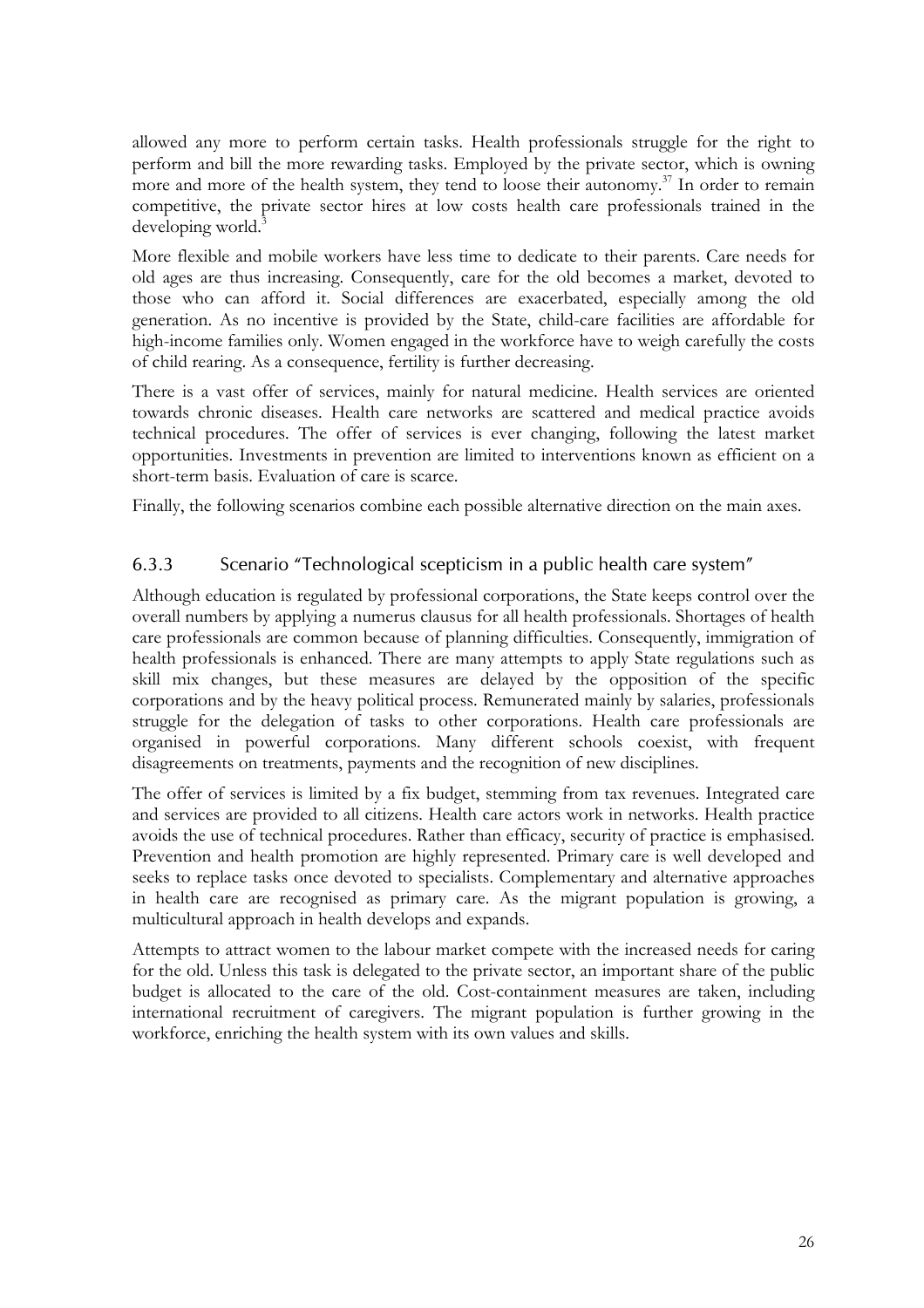#### 6.3.4 Scenario "Technological euphoria in a health care system dominated by the free market"

Access to education is open. An oversupply of health care professionals is to consider. The inclusion of new professions is ever widening. However, a relative shortage of health care professionals providing services to meet urgent needs of the population is to deplore. Professional organisations tend unsuccessfully to control education in order to restrict the number of professionals on the market. Professionals are selected on the basis of their technical skills mainly. The specialisation trend of the last decades is developing further. However, academic activities, requiring long-term investments, are no longer supported. In such a scenario, health care professionals are organised in trade unions in order to protect their interests. In order to remain effective and in a context of widespread skill mix changes, health professionals are required to improve their education and training (mostly technical) on a continuous process, as long as they will be working. Women willing to engage in the health workforce have to adapt their private lives to the requirements of their jobs. As older workers are considered expensive and less flexible, managers try to replace them by foreign workers. Immigration is enhanced. This policy raises questions about the quality of care.

There is a constant reorganisation of health services around the diffusion of the newest technologies. Products of technology are widely available, for those who can afford it. Technology development is facilitated by improved communications. Society believes in technology and intervention in health. Screening and predictive medicine are valued and widespread. Insurance schemes are adapted to the risks belonging to predictive medicine. In insurance companies as well as on the labour market, competition is oriented towards the selection of the "low-risk" people. Cut-off levels for the "disease" diagnosis have been lowered, thus increasing the number of potential "clients" for treatment.<sup>50</sup>

On the health market, there is a lack of equity between generations, and between countries: low-income countries see their workforce emigrate to better lives in rich countries, after expensive investments for their education and training. Ultimately, the health market could choose the option of moving and settling services and resources (e.g. hospitals) in low-income countries.

In a private health system rewarding an economically efficient behaviour, health workers have incentives to select patients in better health conditions. The State thus supports the less healthy and wealthy layers of society with a minimal set of health and social services. In this context of increased disparity in wealth and social disintegration, the proportion of needy people in the general population is growing. In short, a major drawback inherent to this extreme situation is the exacerbation of inequalities between generations, social layers and countries, with the establishment of strong gradients in access to health care.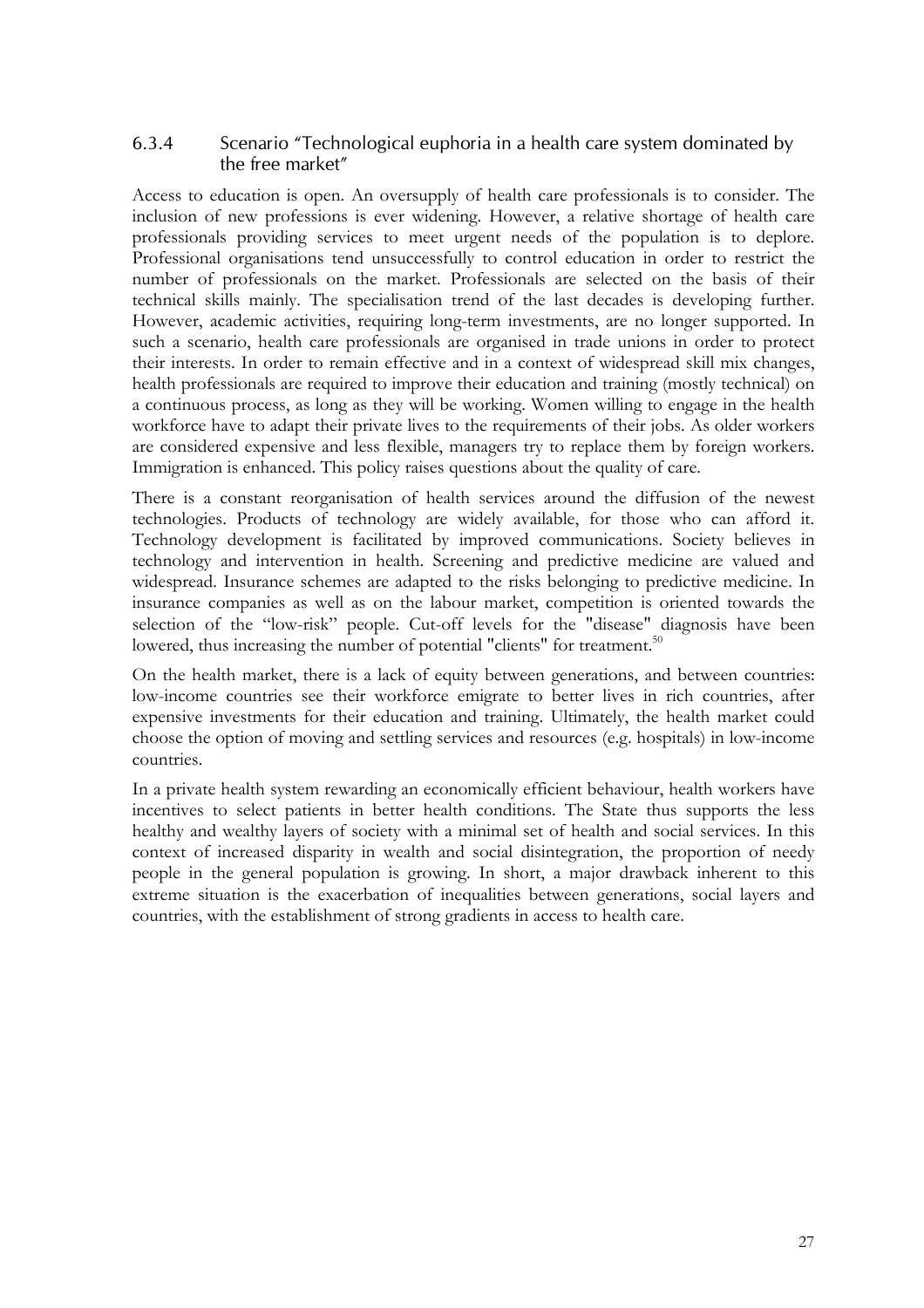## 7 SUMMARY AND CONCLUSION

The present contribution has proposed an overview of future trends of human resources for health care in a current context of widespread shortages and ineffective productivity of physicians and nurses. Prior to moving to specific comments, it is appropriate to make a general consideration on the development of indicators informing policy makers on the health workforce. Important aspects that are to be taken into account when analysing and planning the health workforce are not only head-counts, but also the health care provided, in terms of both quality and quantity. For example, an appropriate supply of health care professionals in absolute numbers could hide a severe shortage in service provision, typically when there is a massive shift of the health workforce to the private sector where health care is addressed to selected services. Therefore, the volume of care provided, gathered number of working hours, patients visits, etc., should be monitored on a regular basis.

From this perspective, two sets of comments can be made. The first one relates to the known future, i.e., the general trend of the health workforce as an inevitable consequence of demography. The second set of comments pertains to the way different socio-economic and ideological environments could shape the response to this shortage.

The first set of comments is related to the grim perspectives on the shortage of health care workforce. Because of the downward trends in fertility, more efforts to recruit more students for nursing and medical schools are unlikely to compensate for these shortages, as shown by Swiss data. Moreover, the attractiveness of health professions could be further jeopardized by the hardness of the working conditions in health care, which is increasing when compared with other professions of the tertiary sector. In order to break this vicious circle, a dynamic improvement of the overall conditions in health care is much needed. One aspect is related to the integration of family life with occupational activities. Overall, a negative relationship has been shown between fertility and workforce: international comparisons suggest that fertility rates are higher when policies are conducive to some sort of integration of family and professional lives (e.g., improving availability of child-care, tax incentives, changing attitudes towards working mothers). In these "family-friendly" countries, high levels of female participation at the labour market are reported, thus partly counterbalancing the effects of the decreasing fertility. On the other hand, attempts to attract women to the workplace will compete with the increased needs of informal care for the elderly, which is expected to grow in the future.

Feminisation is another important aspect of the future trend in health care. Nowadays, a wide feminisation of the medical workforce is currently observed and, according to Swiss data, still in progress. International literature suggests that female physicians prefer primary care specialities, are less likely to work in rural areas, are more likely to leave the practice of medicine or practice at low activity levels during child-bearing age, tend to work fewer hours and are more likely to retire early. Thus, feminisation, without family policies redefining the gender tasks, is likely to decrease the "productivity" of the professional training and to increase the shortage of physicians by reducing the number of active physicians on the health workforce market.

In any case, and regardless of feminisation, working patterns are changing in medical practice. These changes include the reduction of the number of hours worked a week, an increasing trend towards early retirement, an increasing amount of time dedicated to administrative work, a potential of diversification of activities, however limited by an increasing tendency to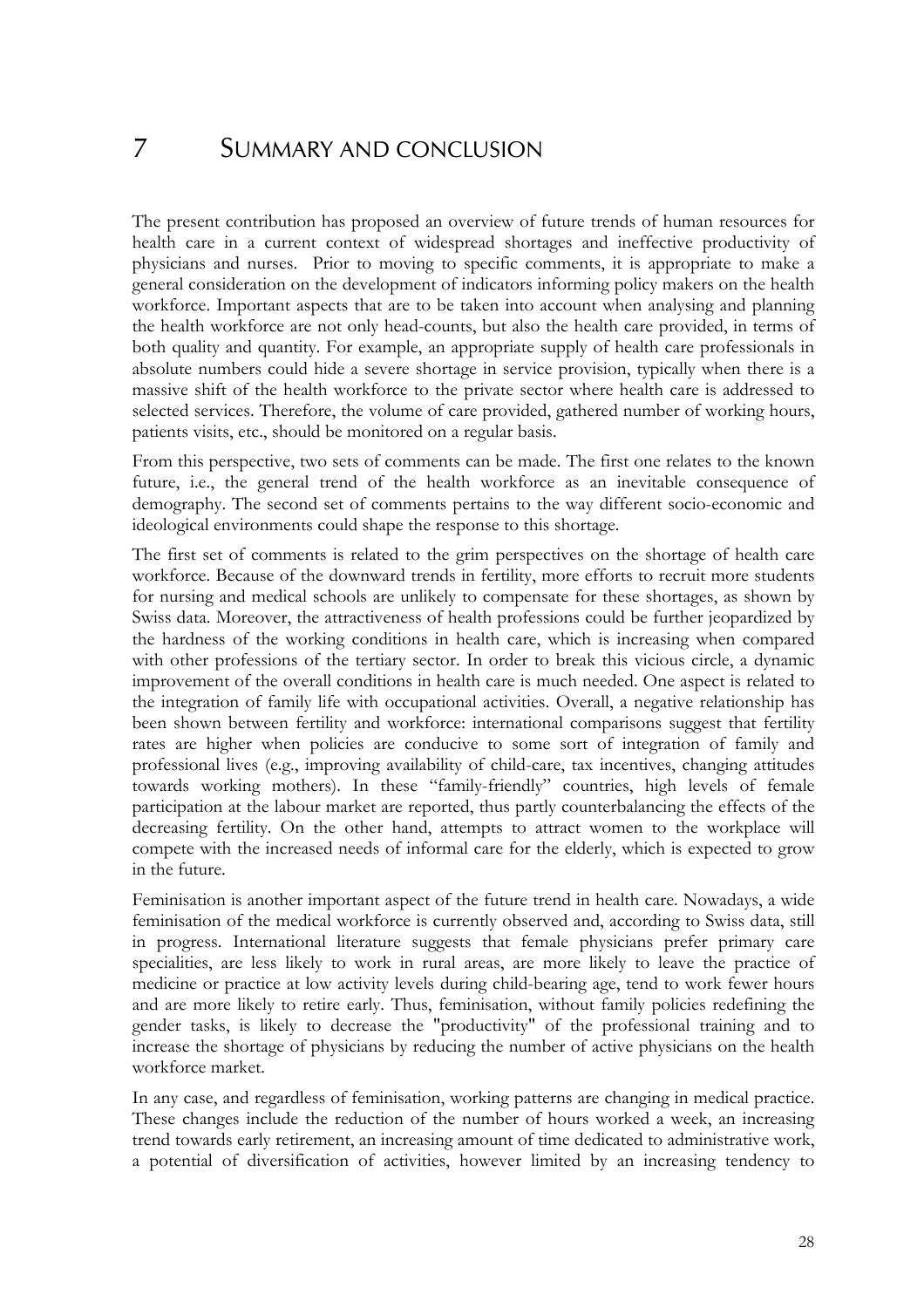specialise. Overall, these changes result in a reduction of the number of working hours devoted to curative care.

A second set of comments pertains to the way the societies will organise a response to this shortage. Regulation of the demography of health care professionals may be applied at early or late stages of education and practice. While early regulation often results in shortages, late regulation is frequently responsible for an oversupply. These imbalances reflect the difficulty of planning. The demography of health care professionals may be regulated by the State, or by the market, which is in this case expected to bring a balance between supply and demand. Where intake of physicians is regulated by the market, medical density is higher than in countries where access to education has been strongly controlled by the State. Worldwide, many imbalances are observed in the regional distribution of physicians, as well as in their distribution in the different specialities. Some countries rely heavily on immigration to provide an adequate supply of human resources in health care. International recruitment campaigns raise questions about equity among countries: these measures further deplete countries that already suffer from poor human capacity.

Turning to regulation by productivity, the payment method, gate-keeping and skill mix changes are helpful tools for a more efficient use of human resources, especially in a situation of shortage of health care professionals. However, as drawbacks have already been identified for each tool, more comprehensive analyses on the consequences of these mechanisms should be carried out. Despite methodological issues, growing interest is expressed in payment schemes rewarding quality of care.

Choosing between these tools will be largely determined by the nature and organisation of the health system overall. In the following years, health care systems will be faced with major choices, among which the balance between liberalisation and technology. The scenario analysis, describing four extreme situations, could help to identify and to point to red flags in each configuration.

These scenarios have been developed within the framework of two main axes of change: the first axis is driven by social and economic forces, with two opposite directions of development: strong state regulation at one hand, wide liberalisation of health market at the other hand. The second axis is driven by technological and cultural values, ranging between technological development and scepticism.

In essence, important mechanisms identified along both axes are the following: in a Stateregulated health system, solidarity and equity are preserved, but the many financial and political constraints reduce its reactivity. In a context of massive deregulation of health services, competition between health care providers is likely to lead to an oversupply of health services, with a relative shortage of basic health services and inequitable access to care.

According to achievements provided by technological progress and the population's perceptions, health care systems could be oriented towards an acceleration of the development and diffusion of technology products, or towards a freezing of technology, triggered by a strong mistrust. A context of frozen technology will see the expansion of alternative medicine with the emergence of new professions. As a consequence, education of health care professionals will be submitted to various changes.

Heavy trends underlying these four extreme scenarios have similar chances of materialising in the next decades. The two main axes described will probably shape the future organisation of health systems, as well as the future of its workforce. Accordingly, future trends on quantitative and qualitative aspects of the health workforce could be outlined across countries.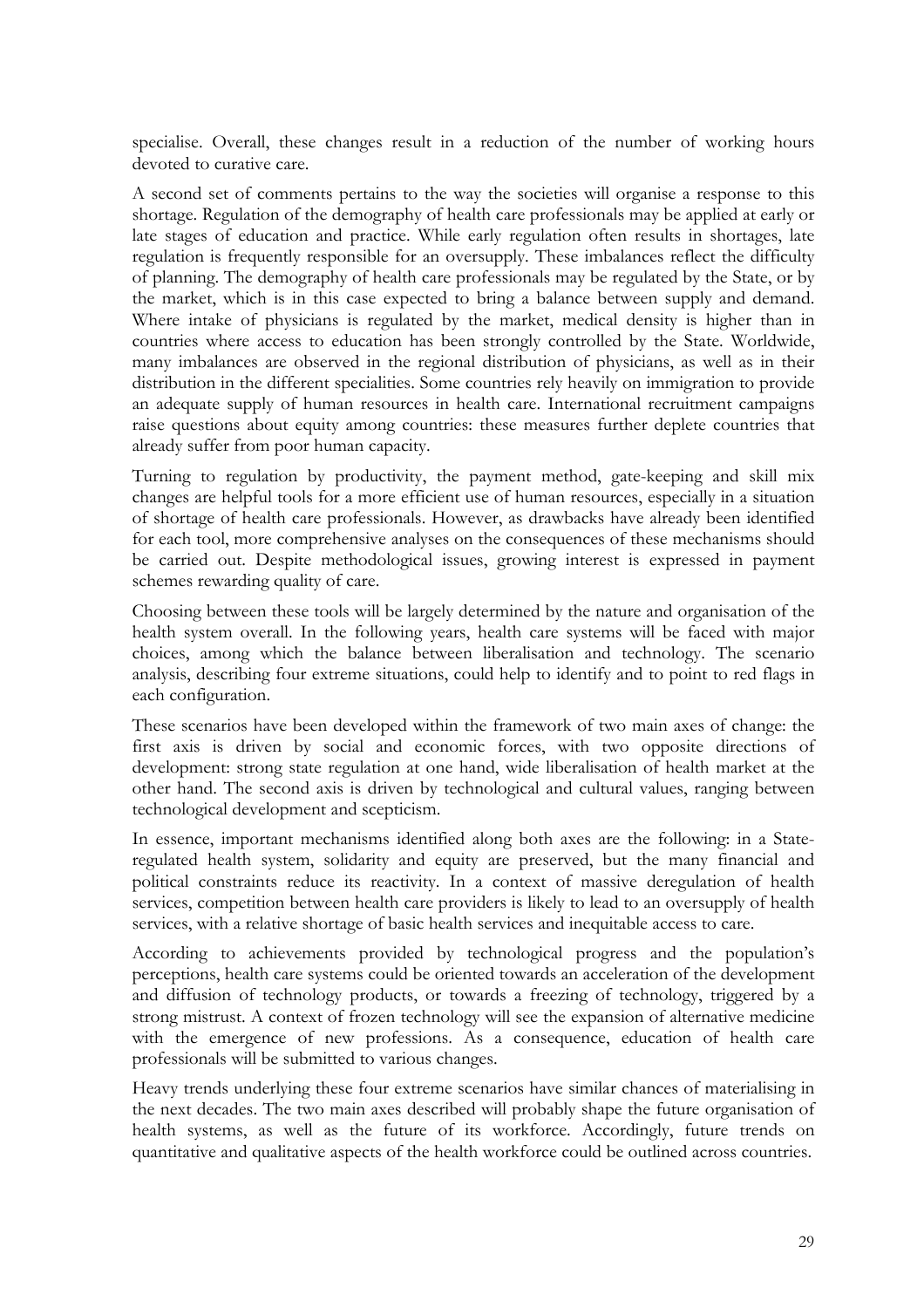This scenario analysis does not pretend to offer an exhaustive overview of future trends shaping the future of health care professionals. However, it provides a glance of unavoidable choices for health care systems. According to the specific national context, jurisdiction, economic and political situation, each of the orientations described could be followed in a progressive way, or in more brutal shifts. Accordingly, the consequences of these decisions could be more or less mitigated.

Next steps in the analysis would include a thorough review of the conditions allowing for each of the main orientations.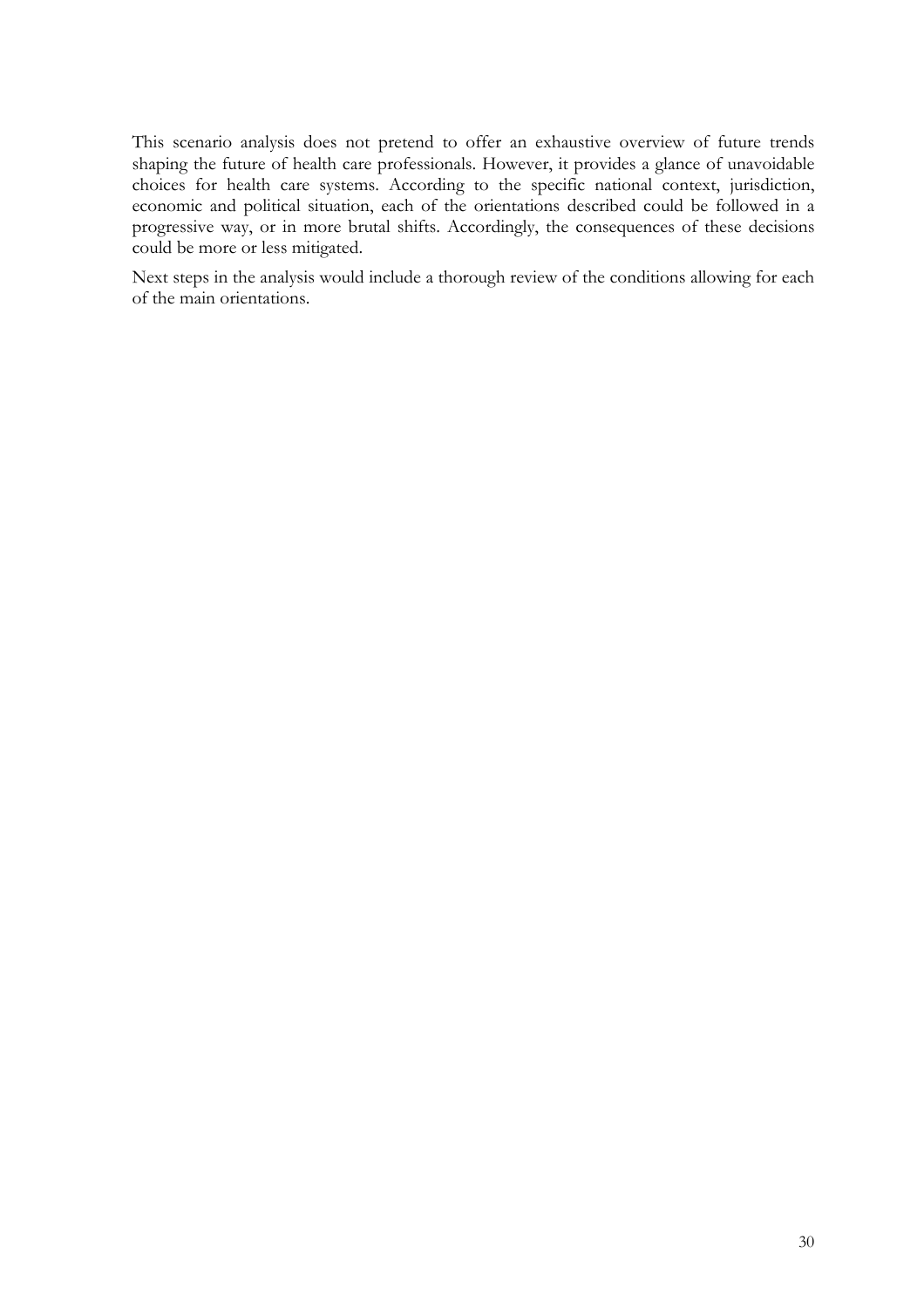#### **References**

- 1 Paccaud F. Evolution future des services de santé: analyse de quelques tendances plausibles. Med Hyg 2000;2319:2117-30.
- 2 Pollock AM, Price D. The public health implications of world trade negotiations on the general agreement on trade in services and public services. Lancet 2003;362(9389):1072-5. Available at: URL: PM:14522540.
- 3 Hongoro C, McPake B. How to bridge the gap in human resources for health. Lancet 2004;364(9443):1451-6. Available at: URL: PM:15488222.
- 4 Office fédéral de la statistique, editor. Scénarios de l'évolution démographique de la Suisse 2000- 2060. Neuchâtel: OFS; 2001. (Bulletin d'information démographique 1 et 2).
- 5 Pochobradsky J, Rossel R. Emplois dans le domaine de la santé: résultats du recensement des entreprises de 2001. Neuchâtel: Office fédéral de la statistique; 2004. (Statistique de la Suisse).
- 6 Hall T, Mejia A. Health manpower planning: principles, methods issues. Geneva: World Health Organization; 1978.
- 7 Australian Medical Workforce Advisory Committee. Medical workforce planning in Australia. Aust Health Rev 2000;23(4):8-26.
- 8 Simoens S, Hurst J. Matching supply with demand for the services of physicians and nurses. In: Organisation for Economic Co-operation and Development, editor. Toward high-performing health systems: policy studies. Paris: OECD; 2004. p. 167-206.
- 9 Or Z. Exploring the effects of health care on mortality across OECD countries. Paris: Organisation for Economic Co-operation and Development; 2000. (Labour Market and Social Policy Occasional Papers, 46).
- 10 Anand S, Barnighausen T. Human resources and health outcomes: cross-country econometric study. Lancet 2004;364(9445):1603-9. Available at: URL: PM:15519630.
- 11 Crivelli L, Domenighetti G. [The physician/population ratio in Switzerland: the impact of its regional variation on mortality, health expenditures and user's satisfaction]. Cah Sociol Demogr Med 2003;43(3):397-425. Available at: URL: PM:14669639.
- 12 Zurn P, Dal Poz M, Stilwell B, Adams O. Imbalances in the health workforce: briefing paper. Geneva: World Health Organisation; 2002.
- 13 Chan BTB. Du surplus perçu à la pénurie perçue: l'évolution de la main-d'oeuvre médicale au Canada dans les années 1990. Ottawa: Institut canadien d'information sur la santé; 2002.
- 14 Balthasar H, Rinaldi J. Faire face à la pénurie de personnel infirmier: stratégie et pratique dans le canton de Vaud [Diplôme d'études approfondies en management et analyse des politiques publiques]. Genève: Université de Genève; 2004.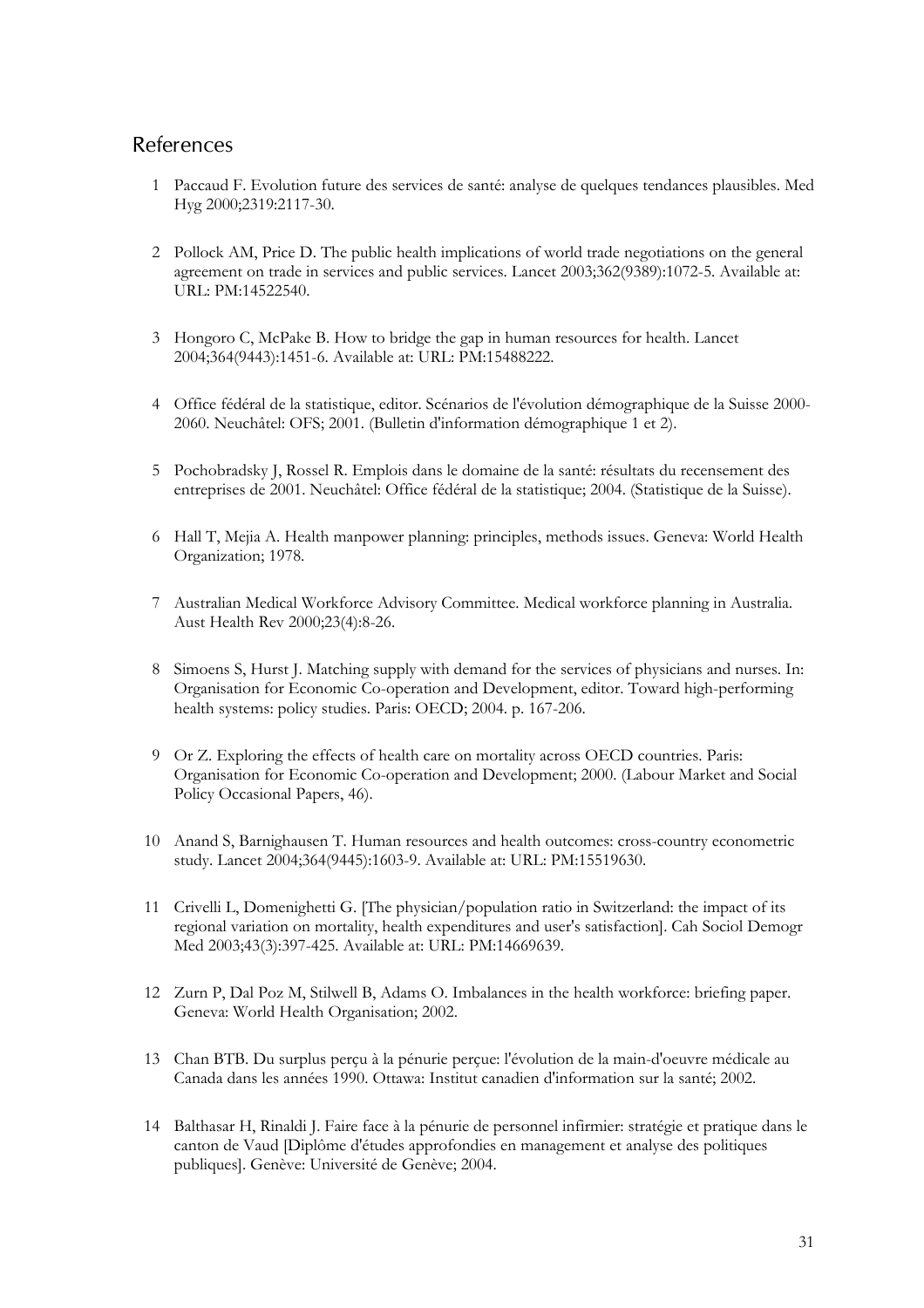- 15 Gilliand P, Laplanche B, Menthonnex J, Rossini S. Démographie médicale en Suisse: 1900-1990- 2020. Lausanne: Réalités sociales; 1991.
- 16 Gilbert D, Walley T, New B. Lifestyle medicines. BMJ 2000;321(7272):1341-4. Available at: URL: PM:11090522.
- 17 Gilliand P. [Physician workforce and population aging in Switzerland]. Cah Sociol Demogr Med 1999;39(4):289-312. Available at: URL: PM:10782274.
- 18 Groupe de travail de l'Etat-major de prospective de l'administration fédérale, Bureau d'études politiques et sociales. Le défi démographique: perspectives pour la Suisse. Berne: Office fédéral de la statistique; 1996.
- 19 Luisier G, Cotter S, Gärtner L. Chances, risques et défis de l'évolution démographique. Neuchâtel: Office fédéral de la statistique; 2003. (Bulletin d'information démographique).
- 20 Calot G, Confesson A, Sardon J. Deux siècles d'histoire démographique suisse: album graphique de la période 1860-2050. Berne: Office fédéral de la statistique; 1998. (Statistique de la Suisse).
- 21 Sleebos J. Low fertility rates in OECD countries: facts and policy responses. Paris: Organisation for Economic Co-operation and Development; 2003. (OECD Social, Employment and Migration Working Papers, 15).
- 22 Engelhardt H, Kögel T, Prskawetz A. Fertility and female employment reconsidered: a macrolevel time series analysis. Rostock: Max Planck Institute for Demographic Research; 2001. (MPIDR working paper WP 2001-02).
- 23 Babies and bosses, reconciling work and family life (Vol 3): New-Zealand, Portugal, Switzerland. Paris: Organisation for Economic Co-operation and Development; 2004.
- 24 Engelhardt H, Kogel T, Prskawetz A. Fertility and women's employment reconsidered: a macrolevel time-series analysis for developed countries, 1960-2000. Popul Stud (Camb) 2004;58(1):109-20. Available at: URL: PM:15204266.
- 25 Bains M, Oxley H. Ageing-related spending projections on health and long-term care. In: Organisation for Economic Co-operation and Development, editor. Towards high-performing health systems: policy studies. Paris: OECD, Health Policy; 2004. p. 319-31.
- 26 Examens finals des hautes écoles universitaires 2002. Neuchâtel: Office fédéral de la statistique; 2003. (Education et science).
- 27 Antoine L, Lorant V, Deliège D. Charge de travail et "Mal-Emploi" des médecins. Bruxelles: Ecole de Santé Publique; Université catholique de Louvain; 2001.
- 28 Merrien FX, Buttet AC. Le médecin vaudois aujourd'hui: une enquête de la Société vaudoise de médecine. Genève: Médecine et Hygiène; 2002.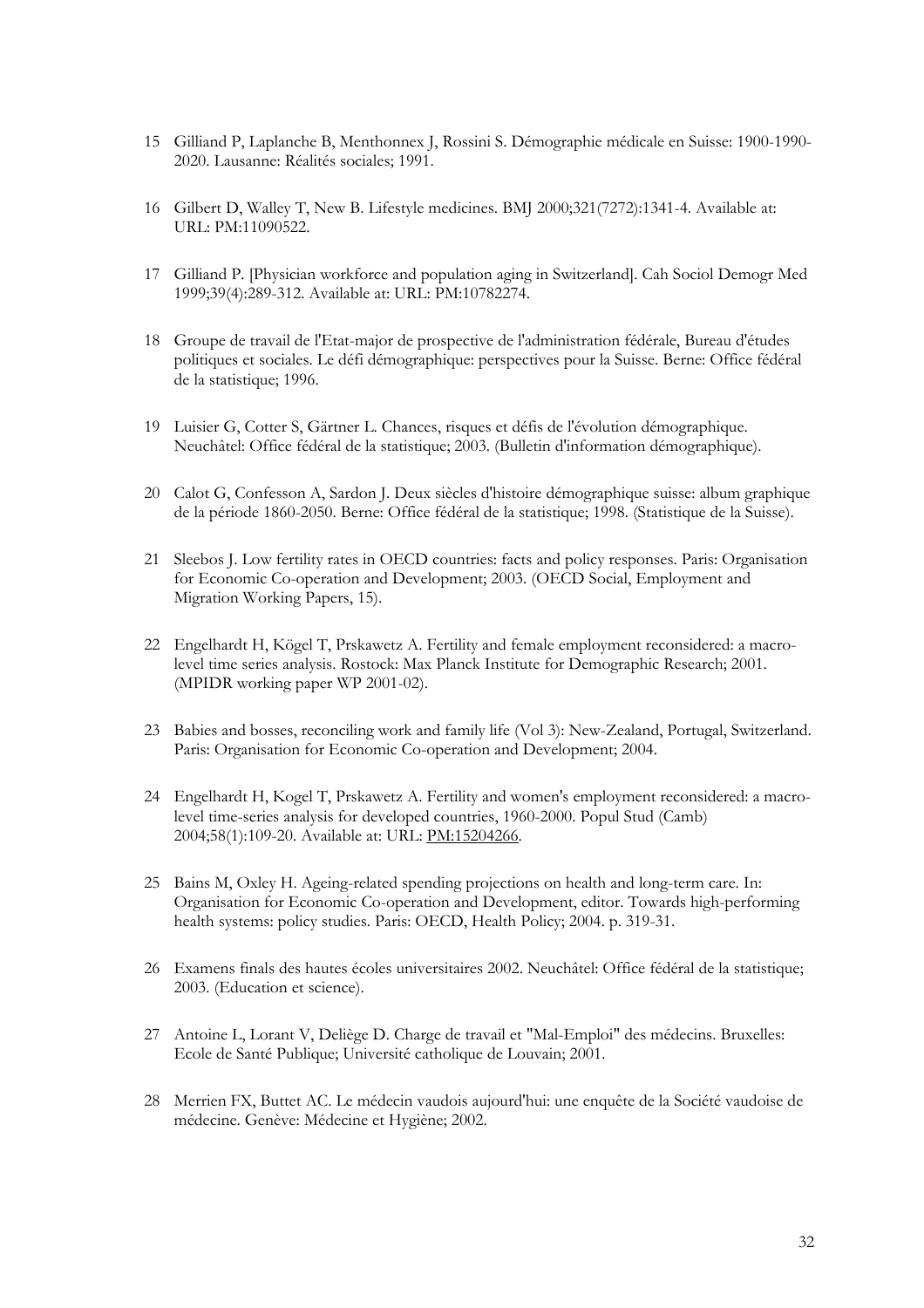- 29 Horn T, Decrey Wick H. Application de la clause du besoin dans le canton de Vaud. Primary Care 2005;5(18):414-8. http://www.primary-care.ch/set\_suchen.html
- 30 Woodward CA, Hurley J. Comparison of activity level and service intensity of male and female physicians in five fields of medicine in Ontario. CMAJ 1995;153(8):1097-106. Available at: URL: PM:7553517.
- 31 Female participation in the Australian medical workforce. Sydney: Australian Medical Workforce Advisory Committee; Australian Institute of Health and Welfare; 1996.
- 32 Mamie C, Meyer P, Crettenand B, Morabia A, Clergue F, Comité de pilotage romand. Evolution prévisible des effectifs médico-infirmiers en anesthésie en Suisse romande. Med Hyg 2004;62:2502-6.
- 33 Conseil National de l'Ordre des Médecins, CREDES, editors. Démographie médicale française: situation au 1er janvier 2003. Paris: 2003. (Etude).
- 34 Spycher S. Prévisions et planifications dans le domaine des soins ambulatoires: analyse bibliographique et débats d'experts concernant les prévisions et la planification des effectifs médicaux dans le secteur ambulatoire en Suisse. Neuchâtel: Observatoire suisse de la santé; Bureau d'études de politique du travail et de politique sociale (BASS); 2004. (Document de travail).
- 35 Bourgueil Y, Durr U, de Pouvourville G, Rocamora-Houzard S. La régulation des professions de santé: études monographiques: Allemagne, Royaume-Uni, Québec, Belgique, Etats-Unis: rapport final. Saint-Maurice: Direction de la recherche, des études, de l'évaluation et des statistiques; 2002. (Série études n° 22).
- 36 Ordonnance du 3 juillet 2002 sur la limitation de l'admission des fournisseurs de prestations à pratiquer à charge de l'assurance-maladie obligatoire (RO 2002 2549). http://www.admin.ch/ch/f/rs/8/832.103.fr.pdf
- 37 Grumbach K. Fighting hand to hand over physician workforce policy. Health Aff (Millwood ) 2002;21(5):13-27. Available at: URL: PM:12224874.
- 38 Bloor K, Maynard A. Planning human resources in health care: towards an economic approach: an international comparative review. Ottawa: Canadian Health Services Research Foundation; 2003.
- 39 Bolduc D, Fortin B, Fournier M. The effect of incentive policies on the practice location of doctors: multinomial probit analysis. J Labor Econ 1996;14:703-32.
- 40 Buchan J, Seccombe I. More nurses, working differently ? A review of UK nursing labour market 2002 to 2003. London: Royal College of Nursing; 2003.
- 41 Renforcement des soins infirmiers et obstétricaux: rapport du secrétariat. Geneva: Organisation mondiale de la santé; 2001.